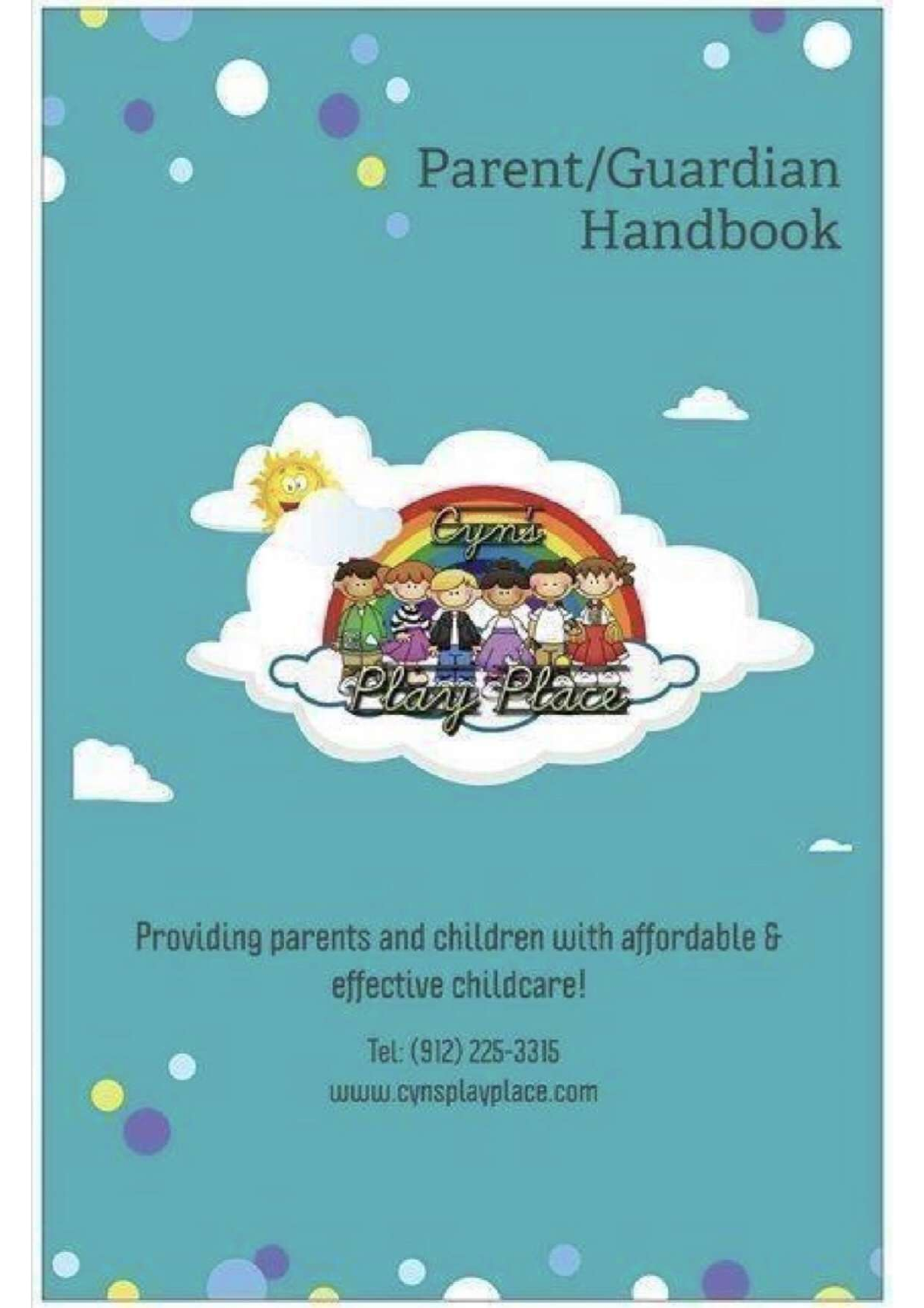CYN'S PLAY PLACE, LLC



## Cyn's Play Place, LLC Daycare and Childcare Service Handbook/Agreement

Thank you for choosing Cyn's Play Place! We are happy that you have decided to place your trust in us when it comes to exceptional childcare services for your family. We bring a different model and approach to childcare by offering daycare and in-home services.

## **HOURS OF OPERATION-**

Our office hours are Monday through Friday 9:00am to 6:00pm.

Daycare hours of operation are January to December; Monday through Sunday from 5:30am to 7:00pm. \*Drop off and pick up times before or after regular business hours must be prearranged in person or by phone.

**Holidays closed: Thanksgiving Day Christmas Day** 

#### **\*\*\*FINE PRINTS\*\*\***

#### **DEAR PARENTS,**

#### **What we as a provider should expect from you, the parent:**

Open communication. Explain clearly and carefully your wishes and expectations about how your child will be cared for. Also provide updates on problems and progress that your child is making. Good communication helps us work together in the best interest of your child.

**Agreement on Terms or Arrangements.** You should fully understand the terms of the contract and the policies and procedures that you as the parent are agreeing to. **This handbook and contract agreement is intended for both Daycare facility and in-home childcare.** 

**Honesty and Trust.** This includes being honest about how you believe the arrangement is working. Although you need to be vigilant to safeguard your child, you should trust your childcare provider to do the best for your child. Showing trust by asking questions rather than jumping to conclusions when apparent problems develop.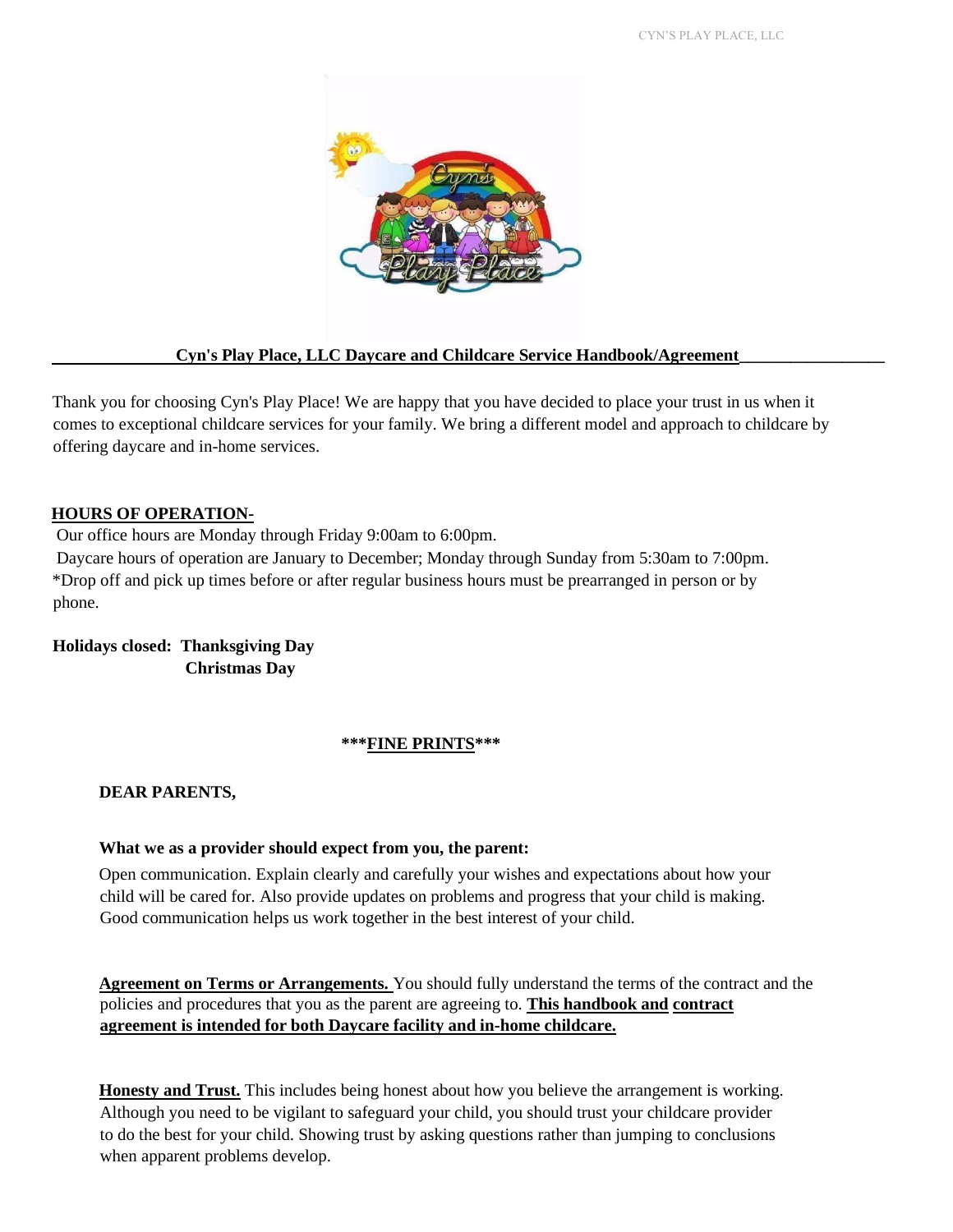**Respect.** Your providers have personal lives too. Out of respect, please no trip to the grocery store etc. on your way just because you find it more convenient, ultimately the care of your child is your responsibility. Realize that taking care of children is a job and that not only are we workers, but also working parents. Recognize that this is not an easy job. We are not "just a baby-sitter". Finally. We are only human; We're not "superwomen". Please don't expect us to do things that you yourself would not want to do.

#### **Goals**

While in care your child will have the opportunity to participate in a wide variety of activities, which promote all aspects of development. Our childcare provides for children the comfort and experience of belonging to an extended family. We provide a home-like setting; and do not follow a strict routine. Our approach to childcare is child centered and child directed. Children are offered choices whenever possible.

#### **IN-HOME SERVICES ( Babysitting and Nanny Services)**

Along with our Daycare, we are happy to extend our babysitting and nanny services to all of Metro Atlanta, GA, Jacksonville, FL, Chattanooga, TN, Albany, NY, New Orleans, LA, Sacramento, CA, Dallas, TX, & their surrounding areas. These services are available to parents requesting the following outside of the facility:

\_\_\_\_\_\_\_\_\_\_\_\_\_\_\_\_\_\_\_\_\_\_\_\_\_\_\_\_\_\_\_\_\_\_\_\_\_\_\_\_\_\_\_\_\_\_\_\_\_\_\_\_\_\_\_\_\_\_\_\_\_\_\_\_\_\_\_\_\_\_\_\_\_\_\_\_\_\_\_\_\_\_\_\_\_

**-Nanny/Sitter**

**-Pick Ups / Drop Offs -Weekend Childcare -Overnight Care** 

**Referrals** Cyn's Play Place, LLC will refer applicants (hereinafter referred to as Nanny ) to the Client, as they become available for consideration as a full-time or part-time live in or out nanny or occasional babysitter. Applicants are screened prior to their referral to the Client only to the extent that they meet the Agency's criteria for a qualified Nanny Applicant. Client agrees to screen and interview applicants carefully to determine whether they meet the Client's criteria and can fulfill the Clients expectations for their position. Offers of employment should not be made by Clients before carefully interviewing and screening applicants and getting authorization to do so by the agency.

#### **Hiring**

The Client agrees not to offer employment to any applicants referred by Cyn's Play Place, LLC without first obtaining authorization from Cyn's Play Place, LLC directly. The Client understands that applicants are not eligible to begin working for Cyn's Play Place, LLC's Client until the applicant's criminal check have been provided to Cyn's Play Place, LLC and to the Client. CLIENTS AGREE TO OBTAIN AUTHORIZATION FROM THE AGENCY BEFORE EXTENDING AN APPLICANT A JOB OFFER. Clients also agree to notify the Agency of the date the applicant begins her first day in the Client's employment begins. All Services are quoted per hour and days requested. You are responsible to provide us your set schedule for the week or in advance. Nannies and sitters are expected to adhere to schedules provided therefore, additional time and services requested will be billed accordingly. All staff are directly employed through the company and may not accept direct employment offers. All services must be booked through the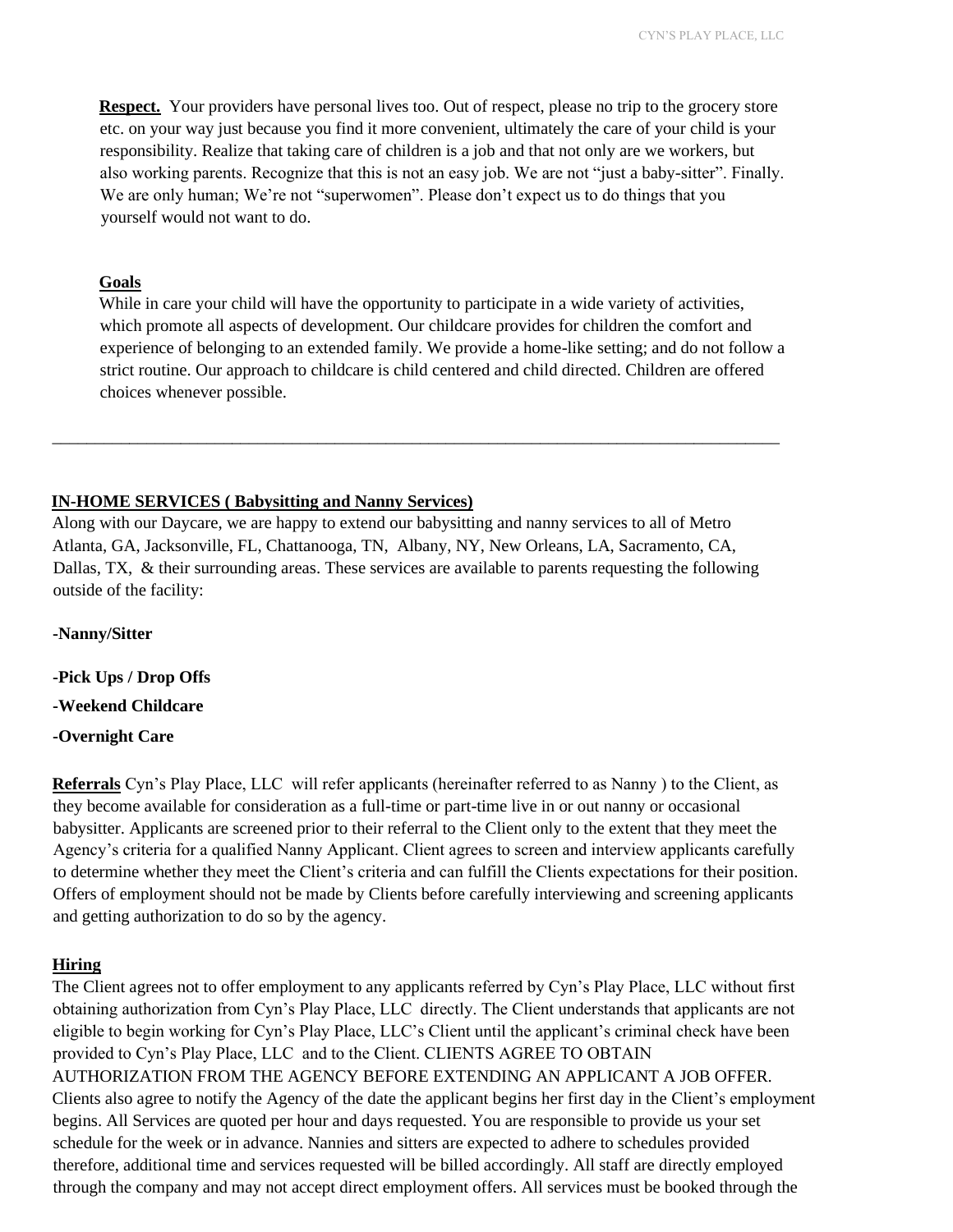agency and/or daycare facility. Use of any Cyn's Play Place providers outside of the agency's approval and/or knowledge is considered, "theft of services" and will result in a charge of \$5000 for liquidated damages.

## **Fees**

The Client agrees to pay the Agency a placement Fee for any Nanny referred by said Agency and hired by Client. Placement Fees are those fees as defined in the Agency's Fee Schedule as of the date of the execution of this Agreement. Client acknowledges a receipt of said Fee Schedule, understands said Fee Schedule in its entirety and agrees to fees stated therein.

**\*\*\*Retainer/Registration Fee**-This \$225 fee guarantees start of service(s) and/or a spot(s) for a specified start date of a child(s). This fee is nonrefundable and is applicable per family. Weekly payments are to be made on Fridays to cover the upcoming week and are only accepted in the following forms: Online via Debit/Credit Cards (Visa, MasterCard, AMEX, Discover) 5% is charged on all invoices handled through the company. \*For On-Call childcare ONLY, checks can be made out to your sitter and include "Childcare" in Memo. The client agrees to pay all fees in full before a nanny begins employment. If the Client fails to pay the referral fee to the agency before the nanny begins employment, Cyn's Play Place, LLC will have the right to obtain full payment of the referral fee from client, along with attorney's fees and court costs incurred, and will not be obligated to provide the Client with any replacement or guarantee services as specified in this agreement. The client also agrees to pay finance charges, and all late fees charged by Cyn's Play Place, LLC.

#### **Pay Schedule**

Clients have the option of paying for in-home childcare services through the agency or to the nanny directly. Full payment is due before the nanny begins work in the client's home. The client agrees to pay the Agency and/or nanny the appropriate overtime fee in the event the nanny works more hours than originally contracted for pursuant to this agreement. Such additional fee does not apply to the client if said client contracted the nanny for 40 hours or more per week. The Client is responsible for speaking directly to a representative of the Agency to inform the Agency that the nanny will work additional hours BEFORE that nanny works such additional hours. The Client also agrees and understands that if the nanny works fewer hours then the hours contracted pursuant to this Agreement, the Client will NOT receive a credit toward additional hours of work by an applicant.

**Refund and Guarantee Policies** A.) The refund and guarantee policies set forth herein only apply to a client who has paid the referral fee prior to the nanny's employment. Cyn's Play Place, LLC offers no refunds. Clients will only receive three replacement nannies per contract. Clients agree not to change any of the terms agreed to with their nanny (i.e. work hours, pay, benefits, duties, etc.) Clients understand that if they change the terms of the work agreement that the nanny is not obligated to agree to a new Nanny/Family Agreement. B.) Replacement will only be given to the Client by the agency for the amount of hours per week that they originally contracted their nanny for. For example, if a Client hires a nanny for 40 hours per week and thereafter decided for any reason, that they only need for 30 hours per week, which causes their nanny to leave their employ, they will not receive a refund or a replacement. The Clients agree that if they chose to come back to the Agency for a new nanny at this time that they will have to re-contract with the Agency and pay that appropriate fee for a new nanny.

#### **Relationship to Client and Nanny**

A.) Cyn's Play Place, LLC is a referral service. Cyn's Play Place, LLC does train, employ, and exercise control, authority and/or discretion over applicants referred to clients.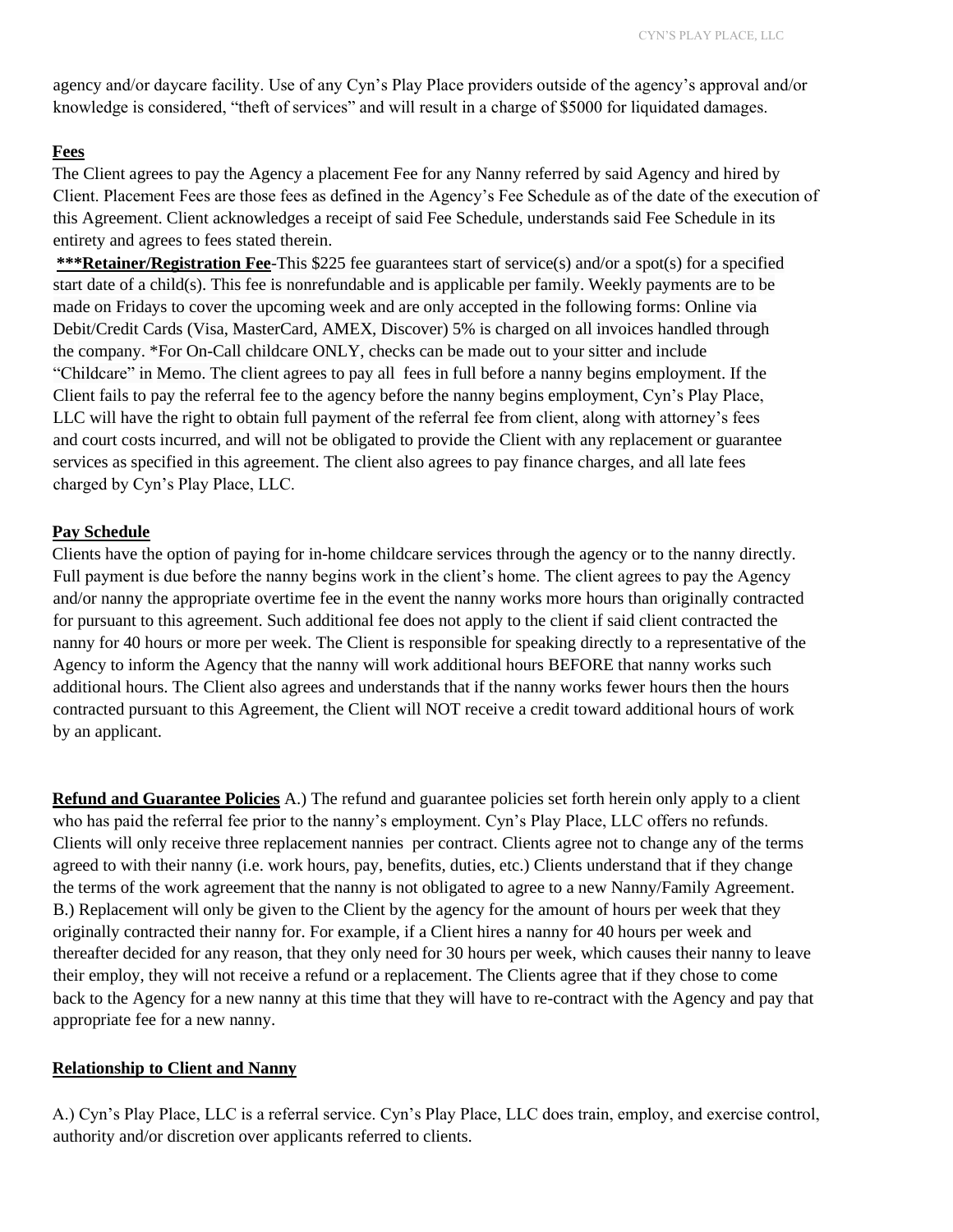B.) Cyn's Play Place, LLC disclaims any and all responsibility for any conduct or omissions of any applicant, including any applicant hired by the client. The agency is not responsible for losses or damages resulting directly or indirectly from its Clients relationship with any applicant or nanny. Cyn's Play Place, LLC carries State required employment insurance(s), may withhold applicable payroll taxes, and develops employment relationships with its applicants and/or staff.

C.) Clients are responsible for making sure their nannies are aware of all rules they want to him/her to follow as well as safety concerns and hazards.

D.) The Client, by signing this agreement, agrees to pay the appropriate referral fee and follow the appropriate policies in the event the client hires any of the applicants referred by the Agency.

#### **Other Agreements**

A.) Clients agree not to employ any of the associates, friends or relatives of any applicants sent to them by the agency. They understand that the nanny that they hire through the Agency has also signed an agreement of liability in regard to the above-mentioned matter. Clients who employ the above-mentioned people agree a \$5,000 theft of services fee and any legal fees incurred by the agency while collecting this fee. Clients who wish to employ any of the above-mentioned people understand that they can recommend such people to the agency so that they can be properly interviewed and screened to ensure their qualifications.

B.) Clients also understand and agree that if they are using another agency to find a nanny that they must immediately inform Cyn's Play Place, LLC, if they send the Client an application that the client has already been referred by that other agency. The client agrees that upon the hiring of such applicant they would pay the referral fee to the agency that sent the candidate first.

C.) Clients understand and agree that if they have placed an ad in the newspaper to locate a nanny that they will pay the agency the appropriate referral fee if Cyn's Play Place, LLC, refers the applicant whom the client hires before the applicant responds to the clients advertisement. The Client agrees that it is their responsibility to keep track of the timing of the referrals and the advertisement responses.

## **Occasional Babysitting Service**

A.) Service Provided: Cyn's Play Place, LLC, occasional baby-sitting service is provided to clients on an as needed and as available basis only. Clients agree to give the agency at least 24 hours notice with each request. Cyn's Play Place, LLC, does not guarantee the ability to find an occasional sitter to fill each date requested by the client.

B.) Other Terms: The Client agrees not to contact any of the occasional baby-sitters after their initial request without calling the Agency to request her and getting permission to do so. The Client agrees NEVER to contact an occasional babysitter referred to them by Cyn's Play Place, LLC, for any future employment of any kind. The client understands that they do not have to employ any of the occasional baby-sitters referred to them by the agency. The client understands that they need to determine that an occasional baby-sitter meets their criteria. The client understands and agrees that if they cancel a request after Cyn's Play Place, LLC, has found them a baby-sitter they will still be obligated to pay the agreed upon fee to the agency.

C.) Safety: The client agrees that they as parents are responsible for going over household rules and safety hazards and precautions. Clients are advised to write down all safety concerns, go over them with the babysitter verbally before leaving the house, and leave emergency phone numbers. Clients should never leave the house if they are uncomfortable with their occasional baby-sitter.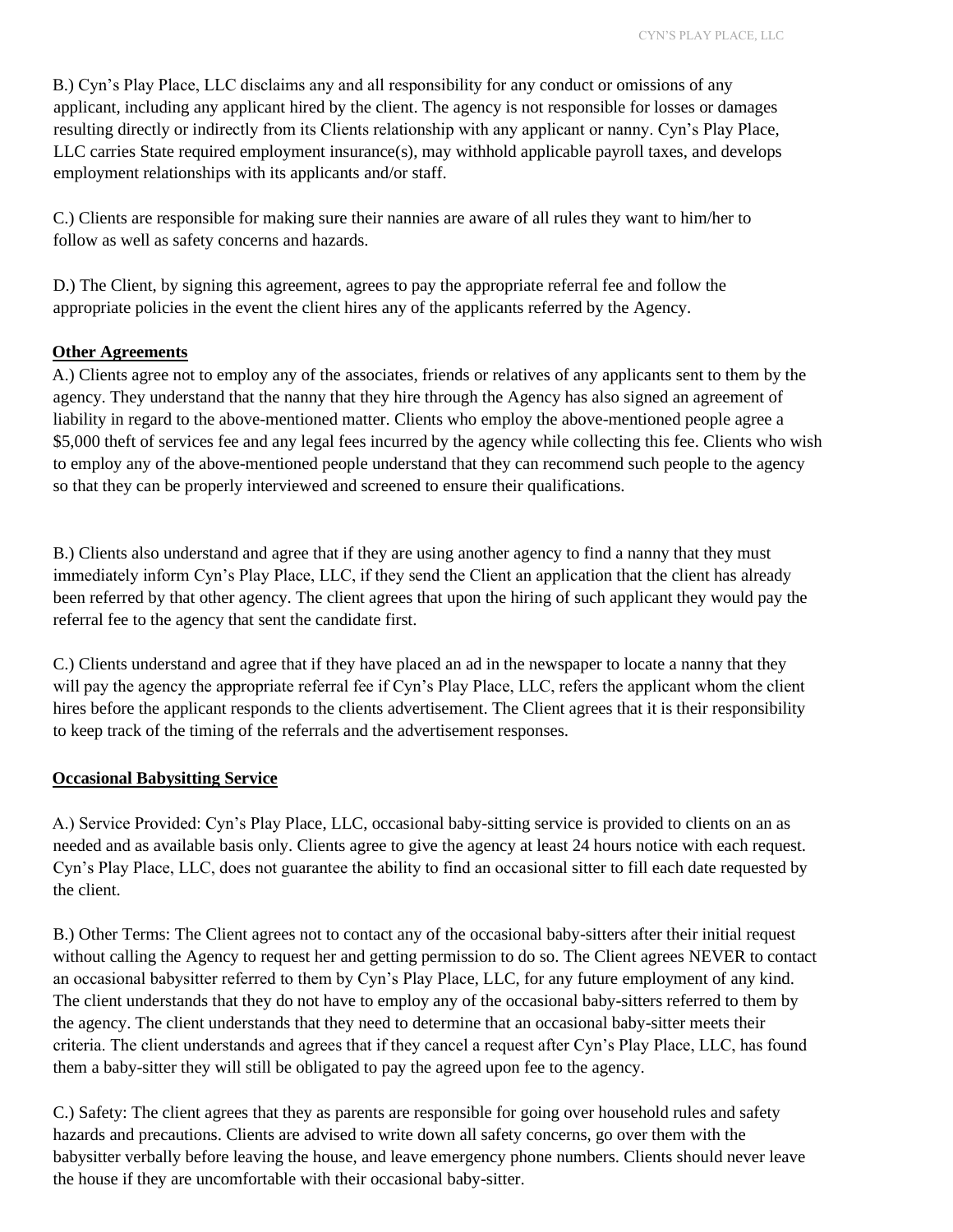This agreement embodies the in-home services agreement between Cyn's Play Place, LLC, and the Client. There are no other contracts, agreements, understanding, promises, conditions or obligations made or entered by Cyn's Play Place, LLC and its Client other than those contained herein.

\_\_\_\_\_\_\_\_\_\_\_\_\_\_\_\_\_\_\_\_\_\_\_\_\_\_\_\_\_\_\_\_\_\_\_\_\_\_\_\_\_\_\_\_\_\_\_\_\_\_\_\_\_\_\_\_\_\_\_\_\_\_\_\_\_\_\_\_\_\_\_\_\_\_\_\_\_\_\_\_

#### **DAYCARE SERVICES**

Cyn's Play Place does not discriminate enrollment of **ANY** child(s) no matter race, creed, color, religion, sex or national origin; However, we do recognize that not every child will fit comfortably into our childcare family. For this reason, each new enrollment will be placed on a paid two-week trial basis. During this period, the parents or the provider can provide a one (1) day notice to terminate care based on, "Not a good fit." After the trial period, a two (2) weeks' notice is **REQUIRED** for either party to terminate care. The parent(s) and/or legal guardian enrolling the child(s) in childcare and/or daycare will assume responsibility for paying weekly rate quoted at time of enrollment. This contract is intended for both Daycare facility and In-home childcare services for children ages 6 weeks to 12 years old. *Evidence of age appropriate immunizations or a signed affidavit against such immunizations are due within 30 days of child's enrollment to daycare facility.* 

#### **Georgia Daycare Weekly Rates**

**(One-Time Registration Fee- \$225 per family)** *\*Rates may vary based on hours needed & number of children.*

*\*Full time rates based on standard 40hrs work week.*

| Before/After School Transportation\$0.58/mile |
|-----------------------------------------------|
|                                               |

#### **Enrollment Requirements**:

Before enrolling your child, there are several things you must do:

- 1. Read through and become familiar with the Policies. You will be required to sign a form that indicates you have read, understand, and agree to ALL the Policies as outlined.
- 2. An acquaintance visit/meeting must be made.
- 3. All appropriate forms must be filled out, signed, and on file PRIOR to Care beginning. All necessary forms/consents will be given to you at time of enrollment.
- 4. All deposits paid in full.
- 5. Our mobile app downloaded.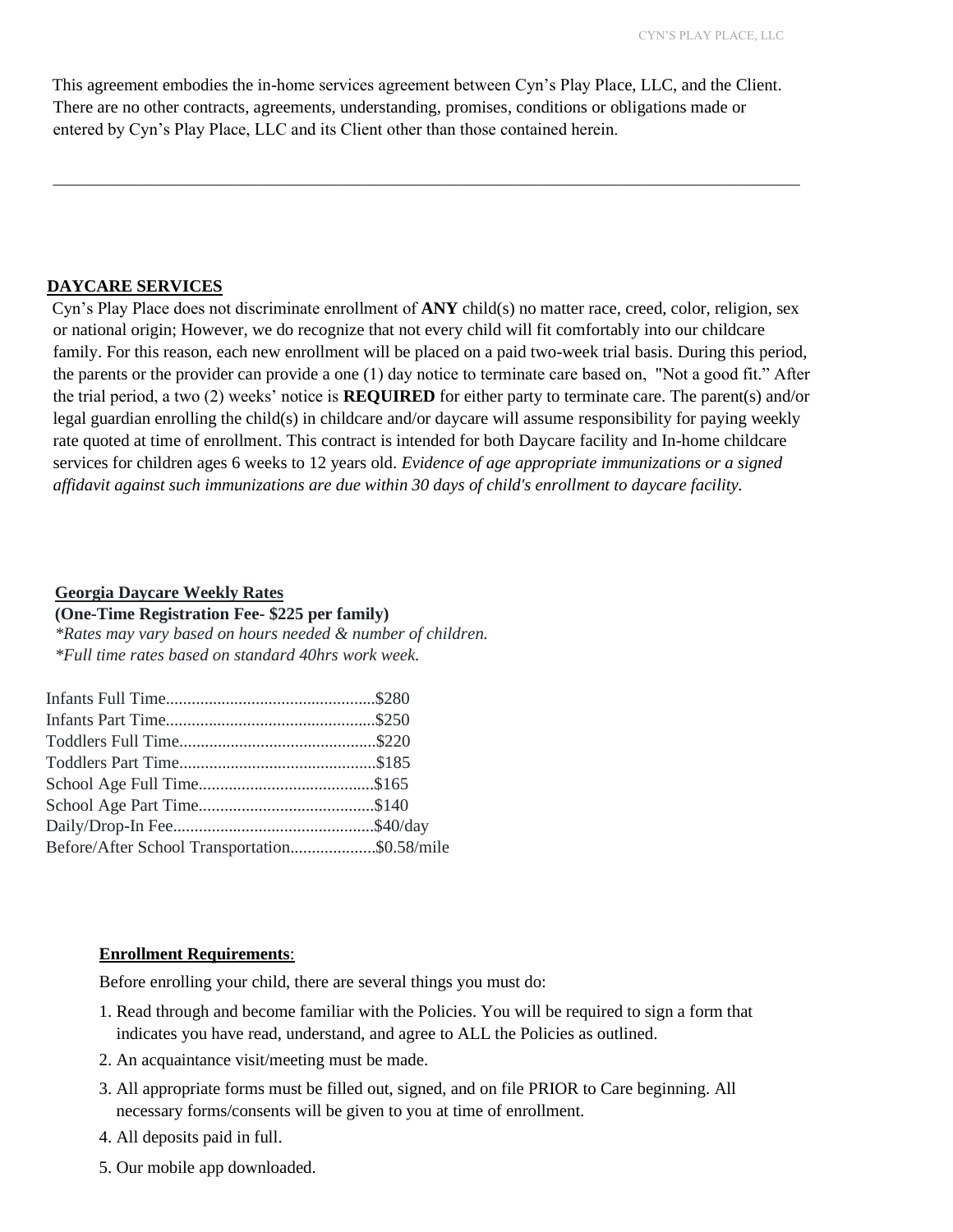#### **\*\*\*DEFINITIONS\*\*\***

**Full Time**: Childcare contracted on a set scheduled time slot 4 hours or more per day or 4 - 5 days per week. (40+ Hours)

**Part Time**: Childcare contracted on a set scheduled time slot less than 4 hours per day or 3 days per week or less. Part Time Childcare occupies a Full-Time position. Should a potential client need a fulltime position, termination notice may be given with the option of parent paying the full-time rate to preserve the child's slot. Slots can only be guaranteed to children that attend full time, or part time and pay full time rates (20-35 Hours)

**Before/After School**: Care will not begin before 5:30AM or end later than 7:00 PM. (Unless arranged in advance) Any day that school is not in session, a full day rate will be charged. **No Show**: If your child will not be attending, or care needed, a one-hour notice of absence is required. If notice is not received, the fee will be assessed in addition to the regular fee for the day. **There are no refunds.**

**Drop Ins**: We do accept children if we have the open spot for them.

**Open Door**: You are invited and welcome to visit Daycare anytime your children are present. You are asked to avoid visiting during Rest Time as much as possible. Parents are also free to call at any time. If we do not answer the phone, please leave a message, and we will call you back as soon as possible. **For emergencies, you may contact the owner/director directly at (404) 910-8774.**

#### **OUR PHILOSOPHY OF PRESCHOOL EDUCATION**

We believe children should have fun! After all, even the experts agree that preschool age children learn most through play. These carefree years are so short, and soon the children will be exposed to a much more structured form of learning. During the month, many activities take place which help promote basic skills (letter & number recognition, color & shape recognition, large motor skills, small motor skills, etc.).

#### **INDOOR PLAY**

Indoor Play constitutes much of our play time (when the entire year is averaged). We provide a variety of age appropriate toys for your child to play with. Since the ages of the children we have vary, all the toys are safe for even the youngest. It is preferred that no toys be brought from home, will not be responsible for toys from home that get broken or lost at day care. The responsibility remains with the child and the parents.

#### **OUTDOOR PLAY**

Please dress your child appropriately for the current weather, and in play clothes (with shoes that adequately protect the feet and are not slick-soled -- tennis shoes are a good choice). When the weather cooperates, we will spend time outdoors, ranging from a walk to more time spent outside as the weather permits.

#### **MEALS**

Breakfast, Lunch, & Snack will be provided in daycare. Parents are also welcomed to provide meals they would like their child to have each day. A child will be expected to eat what is served for each meal. If they dislike an item, they will be encouraged to taste it, but no alternatives will be served. Children who choose not to eat a meal or snack will be required to wait until the next scheduled time. If your child will be arriving after a mealtime has begun and you would like for your child to eat here, prior notice is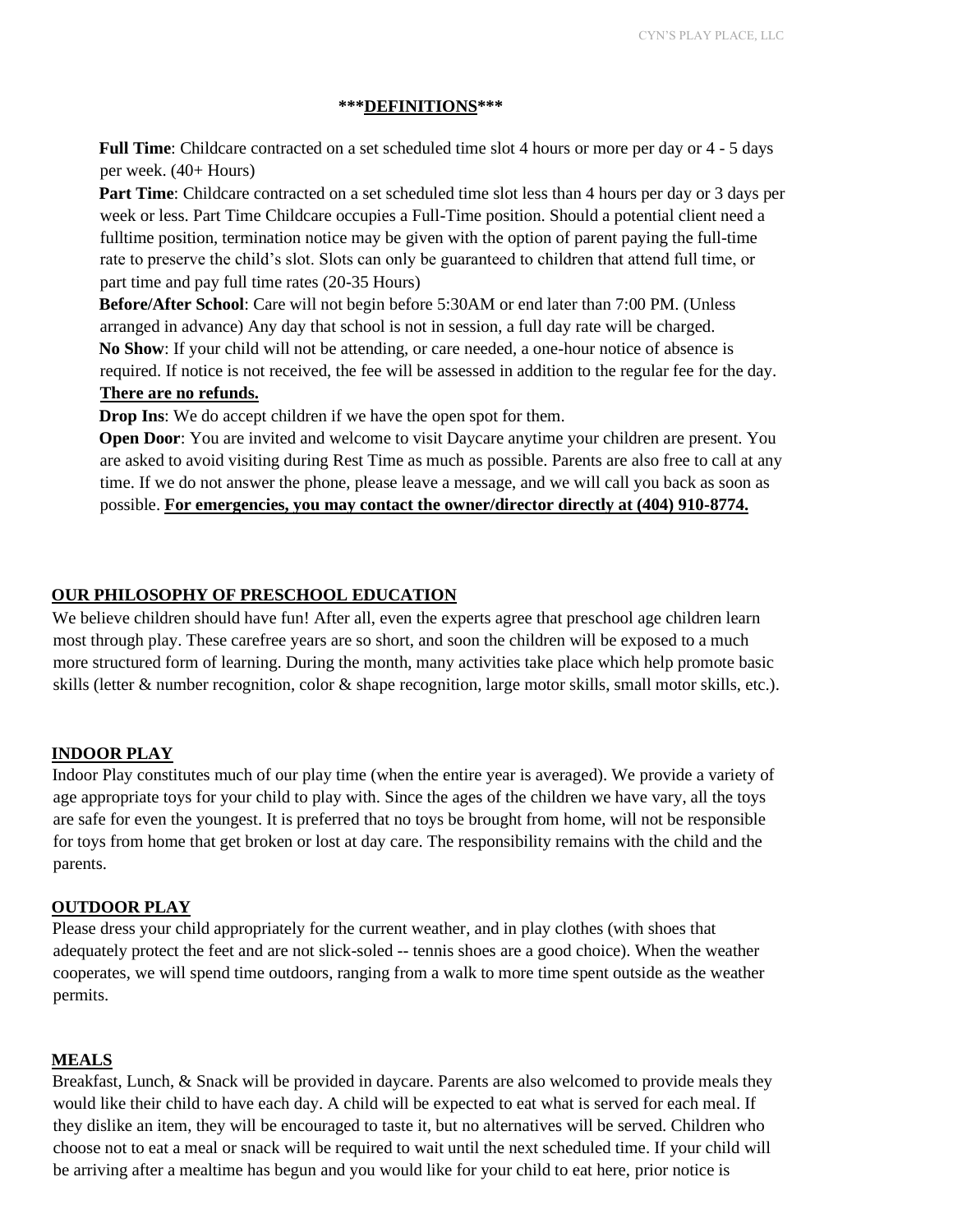required. If your child will be arriving after a mealtime; it will be your responsibility to make sure that child has eaten prior to arriving. Bringing food or beverages from an outside **restaurant** after mealtimes will not be tolerated.

#### **NAPS**

All children under the age of five are required by state law to have a rest time (and we haven't met one yet who doesn't need it!). We will provide a safe, warm, quiet place for your child to rest. Children two and older will sleep on a cot, mat or sleeping bag. Children under the age of two will always be in a crib or playpen. Children will not be allowed to sleep with any loose items or toys in cribs, or cots. Children who wake up before the rest will be guided in finding a quiet time activity to engage in that will not disturb any sleeping children. We do not wake a sleeping child during naps; if they are sleeping, we feel they need to sleep.

## **CURRICULUM**

We incorporate preschool curriculum into our daily activities for fun and to prepare the older children for school.

## **Activities**:

Age appropriate activities are scheduled with flexibility allowed to respond to the needs of the individual child and day. We will offer times for outside play, crafts, stories, instruction, and naps appropriate to the child's ages, interests, and abilities. We will provide your child with tender loving care, understanding, patience and guidance in a happy family setting. We provide preschool curriculum, developing large and small motor skills. We do many arts and crafts where the focus is on the process, not the product. Free play is an important part of a child's early years. It is here that they learn social skills that will be needed the rest of their lives.

#### **DAILY SCHEDULES**

Although we will accommodate schedules you would want us to follow, in the facility, toddlers will not necessarily follow a strict schedule. They are not quite capable of sitting still for circle time, may need a morning nap, etc. This is one reason our daily schedule is not "set in stone" Children develop differently, and activities will be done at their own pace. We will remain flexible throughout the day and adjust as the children's needs change.

## **TOLIET TRAINING**

When you feel your child is ready for toilet teaching, we ask that you begin this teaching at home. We will follow through and encourage your child while in our care. Please keep in mind that the activity level can distract your child from responding to an urge to use the potty, more so than at your home. Therefore, we will continue to use diapers or pull-ups until your child can and will announce that he/she must use the bathroom (not just at home, but here, also) and can control his/her bladder and bowels for a few minutes beyond that announcement. When the child has reached this point, training pants (5-ply, not plain terry cloth) with plastic pants may be used. When accidents are only happening once every other week, training pants will be used without plastic pants. Do not bring your child in panties or underwear until he/she has nap time and bedtime control established. We also ask that during toilet learning, the child be dressed in "user-friendly" clothing as much as possible. The best items are shorts and pants with elastic waists, or dresses for girls. Try to avoid tight clothing, pants with snaps and zippers, and overalls as often as you can. Your child will want to help pull pants, etc. up and down, plus clothing with too many "gadgets" makes it harder to get the child on the potty in time.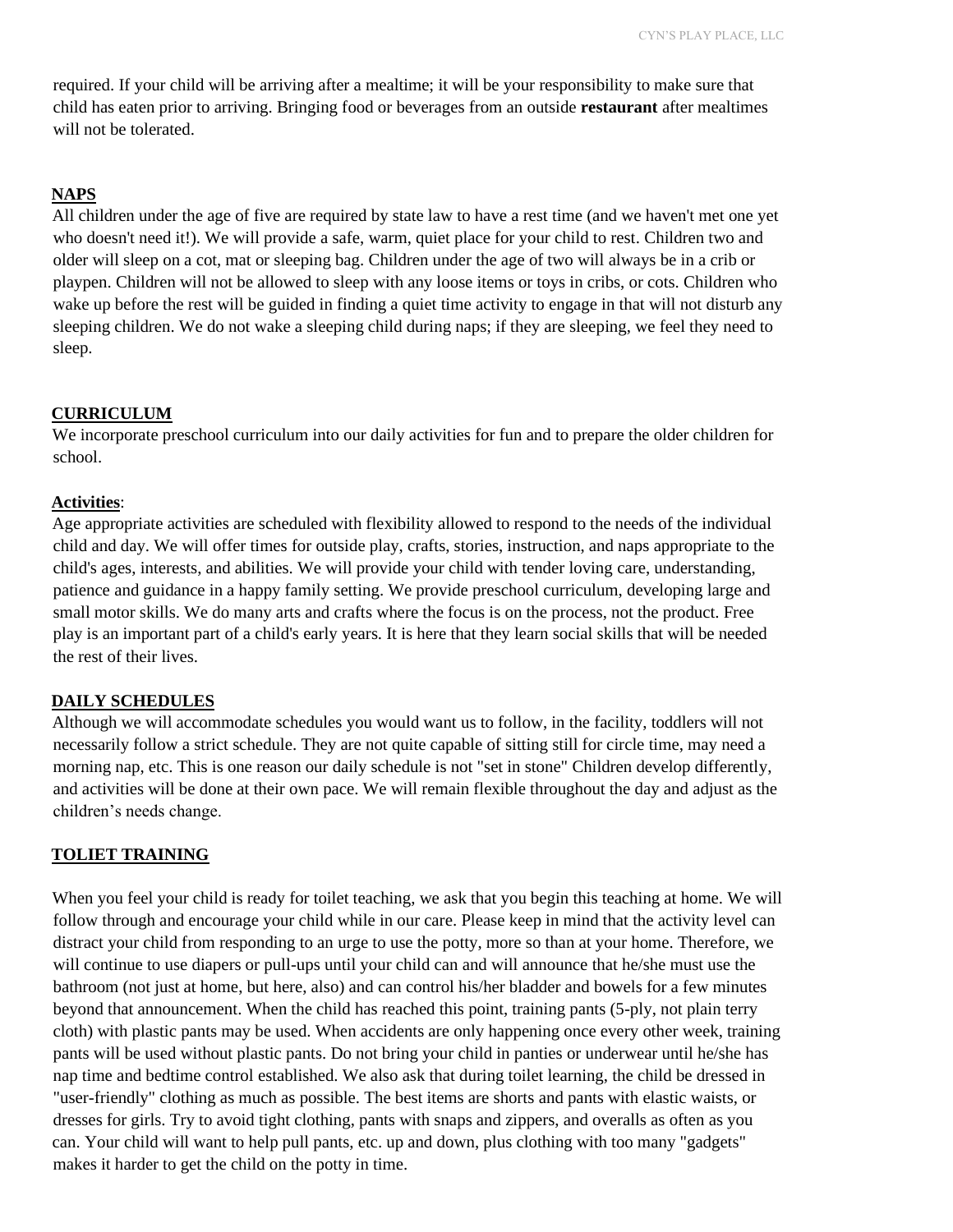#### **ABSENCES-**

If your child will be absent from daycare, or will not need care, you **MUST** provide at least one (1) day notice either in writing or via email for record keeping purposes. Late arrivals are permitted however, you are still required to pay all fees due in full, unless communicated otherwise with staff personnel.

#### **ILLNESSES-**

If at any time a child becomes ill during the day, the parent(s) and/or legal guardian will be notified immediately. (This includes, but is not limited to, a fever of 101 degrees or more, vomiting, diarrhea or a rash other than a diaper rash or heat rash.) Please **DO NOT** bring your child to daycare if they have suffered from any of these symptoms within the past 12 hours! They will **NOT** be allowed back into care for 24 hours without a doctor's note.

If your child has been exposed to any contagious diseases or is diagnosed with one, please inform us immediately so we may notify the other parents as well. We are required to report any suspected case of notifiable communicable disease to the local

county Health Department. Cyn's Play Place staff is in no way or form responsible for any medical conditions nor other symptoms contracted from uncontrollable, unusual circumstances. You will be **REQUIRED** to provide all known medical conditions and medications currently taking, at time of enrollment. ALL staff personnel are required to keep medical logs of each child, therefore, any unknown occurrences will be brought immediately to emergency responders' attention prior to contacting parents. Cyn's Play Place **DOES NOT** provide nor offer insurance. Sicknesses and/or injuries contracted in or around the facility will be handled appropriately and according to the Rules for *Child Care Learning Centers Chapter 591-1-1 Updated October 16, 2016* for the State of Georgia.

#### **MEDICATION**

If your child is on medication and it needs to be administered while he is in our care, the medicine must be in the original container and labeled with the child's name, doctor's name, name of medication, dosage, and when to be taken. We will also have a form for you to sign giving us permission to give the medication to your child. Medication will be administered at the time or with the meal you specify, and a written record kept.

#### **INJURIES AND OTHER EMERGENCIES**

Minor cuts and abrasions suffered while at the center will receive proper care -- specifically, they will be washed with soap and warm water and properly bandaged. Treatment will be logged, and you will be advised on how and when the injury occurred. We are also required to log any injuries observed on your child which have occurred outside of our care and required by law to report any possible abuse situations. If a medical emergency arises, we will try to contact a parent first, unless doing so endangers the child's life. In that case we will take necessary steps, putting the child first (calling hospital, doctor, poison control, etc.). If need be, we will take your child to the nearest hospital from the facility, *Dekalb Medical*, *or the nearest hospital from parents' home;* via ambulance. Then try to call you when we arrive. If a parent is unable to be reached, we will keep trying until he or she is available.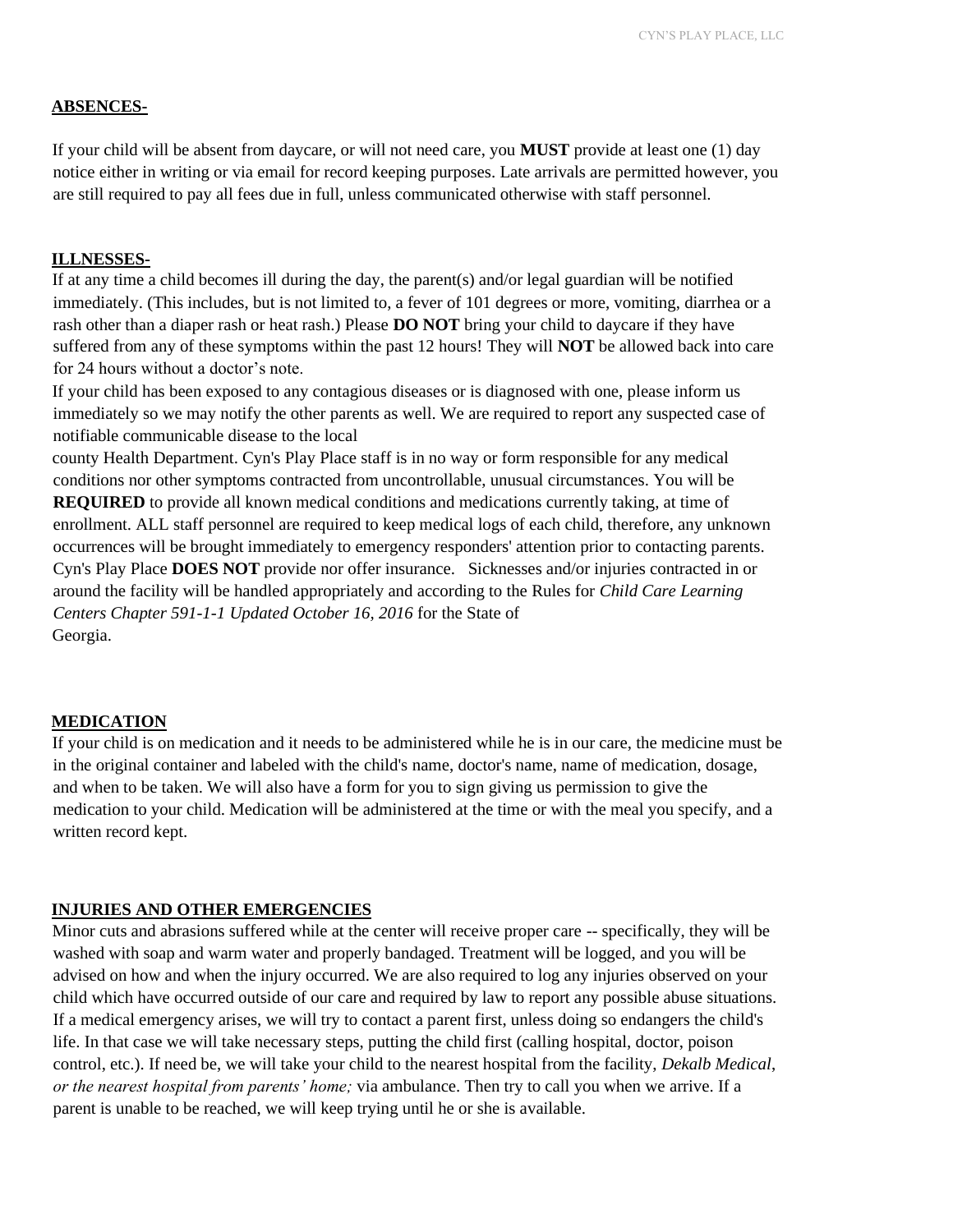#### **PERSONAL ITEMS**

Although not required, it is strongly encouraged for parents to provide us with the following items:

- 1. A change of clothing, labeled with the child's name, to be used in case of an accident.
- 2. A bottle of pain reliever and a bottle of cold medicine.
- 3. Diapers for children not potty trained. (Wipes will be provided.)

FOR PARENTS OF INFANTS: YOU WILL BE ASKED TO COMPLETE A FORM DETAILING PROPER CARE INSTRCTIONS. YOU ARE RESPONSIBLE FOR BRINGING YOUR CHILD'S FORMULA, DIAPERS, MEDICATIONS, OINTMENTS, CHANGE OF CLOTHES, AND/OR ALL OTHER SUPPLIES NEEDED FOR THE PROPER CARE OF YOUR INFANT.

## **FOR PARENTS OF SPECIAL NEEDS CHILDREN: WE WILL PROVIDE ACCOMODATIONS FOR ALL SPECIAL NEEDS CHILDREN. YOU WILL BE ASKED TO COMPLETE A FORM DETAILING PROPER CARE INSTRCTIONS.**

#### **SIGN IN/ SIGN OUT**

Each day upon arriving, staff is required to sign child(ren) in, noting the time arrived. All sign-in/out facility devices are all located by the door and on staff cellular devices for in-home care. This gives us a digital record of the child's attendance, hours, and who brought/picked up the child.

#### **RELEASING YOUR CHILD**

Our normal procedure is to release the child only to his or her parents or someone else the parents designate. If someone other than the parent is to pick the child up, please notify us ahead of time. A verbal notice is fine on that day if this person is on the list of those authorized to pick up your child. If the person is not on that list, we must have written permission to release your child. One of the forms you are required to complete designates who may pick the child up if there is an emergency and we cannot contact you. Please make sure those listed are persons with whom you would allow your child to leave if that person showed up at my door and said, "I need to take Johnny with me." Those on the list should also be people we could call in the event something happened, and you did not show up to pick up your child. Please inform your emergency contacts that if we do not know them and the child is too young to recognize them ("Hi, Grandma!"), that we will ask for identification. We do not mean to offend them. This is simply a measure taken for the child's protection. Any person(s) wanting to pick up/drop off a child must show government issues ID and must be listed on enrollment form(s) as "parent and/or guardian". We will **NOT** tolerate friends, family members, co-workers etc. wanting to come in and pick up any child without proper identification or parties not listed on emergency contact.

#### **RELIGIOUS PRACTICES**

We feel that religious teachings should be left up to the parents. If you have any restrictions or concerns, please feel free to address them to us.

#### **DISCIPLINE-**

Cyn's Play Place uses positive discipline techniques such as making my expectations clear, reminders, and redirection before resorting to time-outs and taking privileges away. Physical and emotional punishments will not be permitted under any circumstance and is automatic ground for termination for **ALL** staff!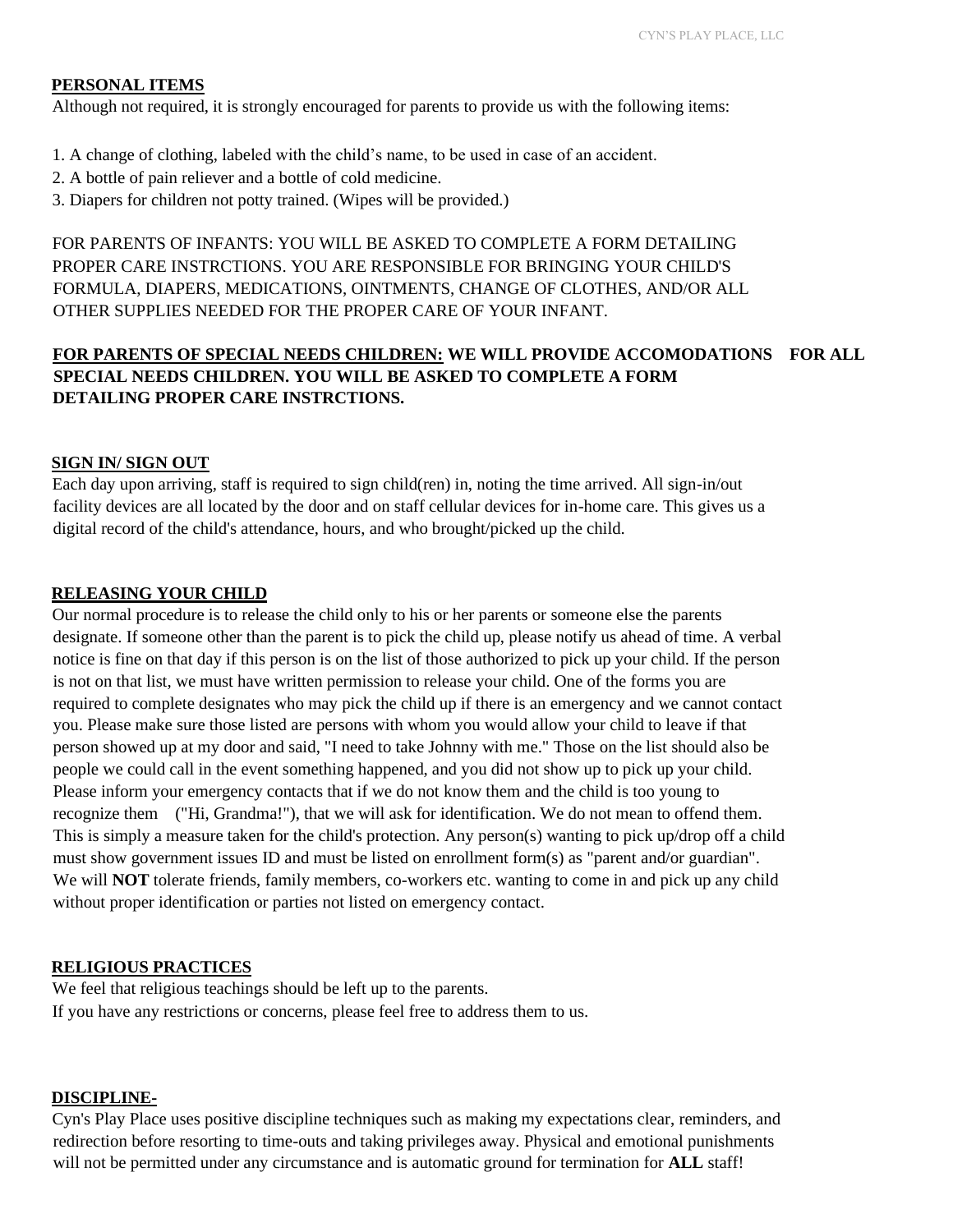#### **SMOKING-**

Smoking is NOT prohibited in the facility nor near parents' homes at any times. As parents, please do not smoke on facility property or extinguish cigarettes in parking lot. We ask these things to maintain a clean environment for not only our regular comers, but also new ones.

## **SAFETY-**

A fire and escape plan will be drawn and posted by the front entrance as well as expected in homes. Fire and storm drills are practiced monthly to teach the children how to deal with an emergency. All staff personnel are CPR/First Aid trained and have all met state level required certifications to properly care for and evacuate all children in case of emergency. In the event of a fire, we would evacuate the building immediately and gather outside. This will be practiced monthly, so the children are familiar with what to do.

#### **Daily Doings**

We assume responsibility for your child only while he/she is in our care. No child will be allowed to leave with anyone except the parent, unless indicated on the alternate pickup list, without written permission from the parent. Telephone permission will **not** do! Anyone unfamiliar will be required to show proof of Identification. Please make the alternate pick up person aware of the requirements. It is normal for your child to cry on arrival and/or when seeing you leave, especially for the first few weeks. Please make sure to physically walk your child into the facility, handing him/her over to a staff member & making goodbyes brief, telling your child exactly when you will be returning. If any, crying usually stops within seconds of your departure. Please be in control of your child during drop off and pick up times. This is a time of testing when two different authority figures are present (parent and provider) and this situation will be tested at one time or another to see if the rules still apply. Children of all ages adjust to transitions from one activity to another differently. Most do not like to be too rushed and most do not like to wait too long once they are ready to depart. If the person picking up the child appears to be under the influence of alcohol or drugs, another authorized person will be called to pick-up both the child and the adult. **Court Orders**: If there is a court order keeping one parent or guardian away from the child, we must have a written note from the custodial parent or guardian on file for that effect. Otherwise, we cannot prevent the non- custodial parent from picking up the child.

#### **Transportation**:

At times, we may plan a field trip, or it may be necessary for us to transport your child by car. A permission form is provided upon enrollment. All traffic and safety laws will be followed. No child will ever be left unattended in a vehicle. Parents will be notified at drop off time or with a phone call. The only time we may leave without notice is in the case of an emergency, in which case a note will be placed on the door leaving instructions where the children can be found. Unless it is an emergency, you will always be notified prior to any outing from Daycare and reserve the right to refuse. If we do not have your permission to transport your child, you are expected to pick up your child immediately and make alternate childcare arrangements for that day.

#### **Confidentiality**:

The information you supply to us will be kept confidential. We will, always, respect your privacy. Before any of the information is released to outside persons, the parents will sign a release form.

#### **Child Abuse/Neglect**:

We are required by law to report any suspected signs of child abuse and/or neglect to the Department of Family and Children Services;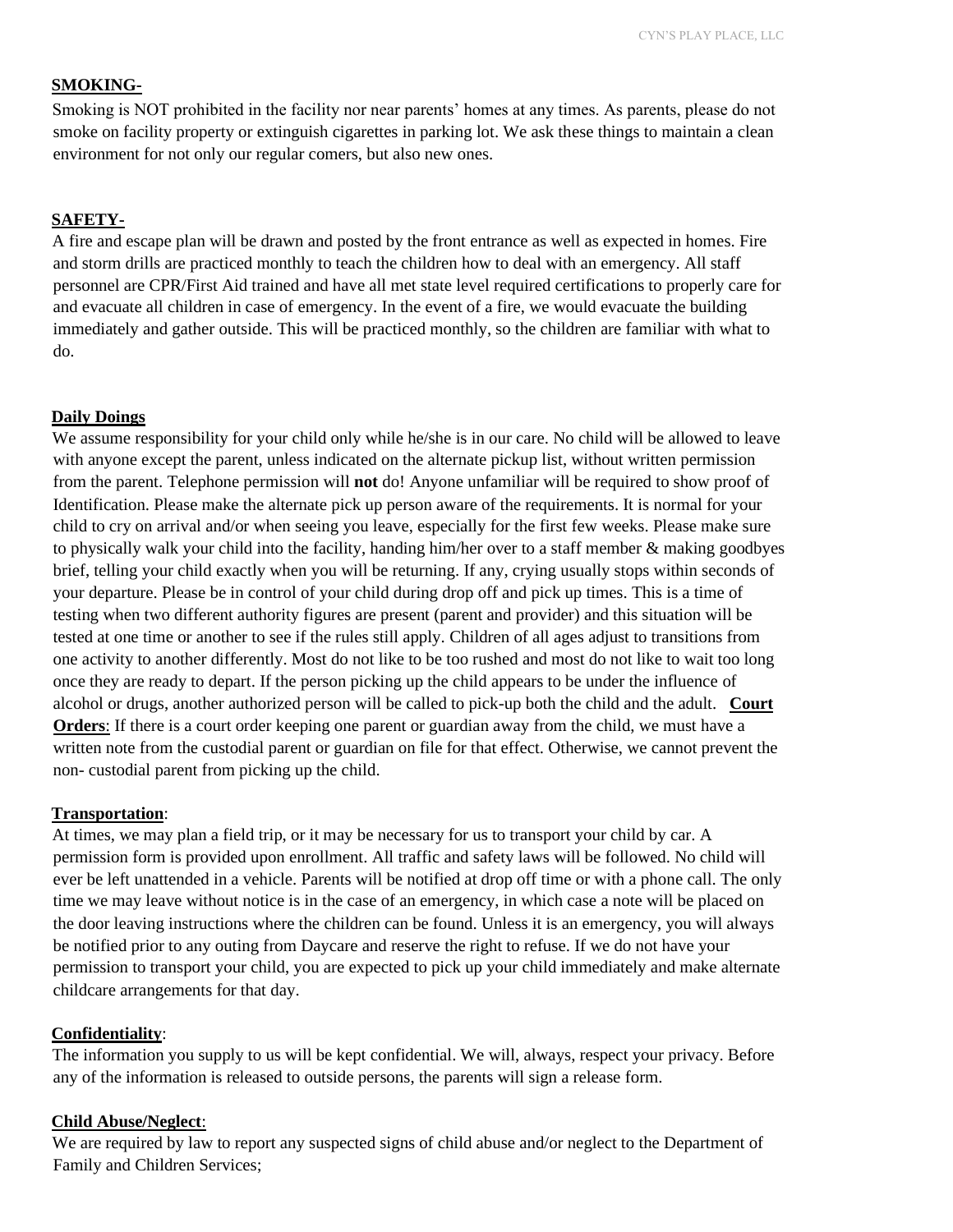This includes any form of physical punishment by the parents in home. Any request to use physical punishments by the parents will be noted in the child's file along with a written refusal from Daycare, signed by the parent and provider.

#### **Changes to Policies**:

Changes may be made to these policies as needed without notice. The policies, contracts, consents, and forms will be reviewed and updated, if needed, yearly in January. Please give written notice of any changes that may occur, especially of name or address, or of updated immunizations.

#### **Termination of Daycare**:

Care can only be terminated with 2 weeks' notice by the parent or provider. We reserve the right to immediately end care for non-payment, failure to respect policies, behavior of the child, which is harmful to the physical or emotional well-being of the other children, or failure to abide by state policies. If you terminate care without giving appropriate notice, you will be responsible for payment of the final 2 weeks of care whether your child attends. Please be advised that you will be charged your scheduled daily rate until you notify us that your child will not be returning. \*Provider has the right to terminate a contract without notice in the case of harm to other children or a dangerous situation due to that child has caused intentionally or otherwise.

#### **FEES**

**Payments are due every Fridays by 7:00 PM to cover the upcoming week. Late pick up fee is \$3.00 per minute. A late charge of \$30.00 per day will be assessed to fees not paid on time. A fee of \$15.00 will be assessed on returned checks. There are no refunds.**

#### **Matters of Money:**

All payments are due Fridays by 7:00 PM and on the chosen day **prior** to childcare services being provided. After 7:00PM, the late fee will be assessed. If payment is not made, childcare will not proceed until payment, including all late fees, is made. If a period of 1 week passes without payment received, the contract will be terminated, the position filled, and the collection process begun. You will be responsible for any costs related to collection of the childcare fees. These costs will include late fees, days of loss wages, cost fees and childcare fees. Cash or Check is accepted, and a receipt will be given upon request. A year-end statement of all childcare fees paid will be provided within the first month of the New Year. A fee of \$50.00, plus any additional costs we incur, along with late fee will be charged to you for a returned check. All future payments must then be made by cash. **Childcare fees are due regardless of whether your child attends or not. You are paying for a position, as well as a service. No refunds are given for late arrivals or early departures. All childcare services will be contracted. The contract is a legal document obligating us to provide a service for you and obligating you to pay for that service. There are other requirements in the contract. We urge you to thoroughly read the contract/handbook and realize that it is legal, and you will be held liable for each item of the contract. By signing it, you are accepting it in all its terms.** Enrollment Fee and deposit equal to 1 week's childcare service will be payable upon enrollment. You are welcome to send your child into Daycare or request in-home care for a period equal to the payment received. A slot will be considered open until the enrollment and first weeks' fees are received.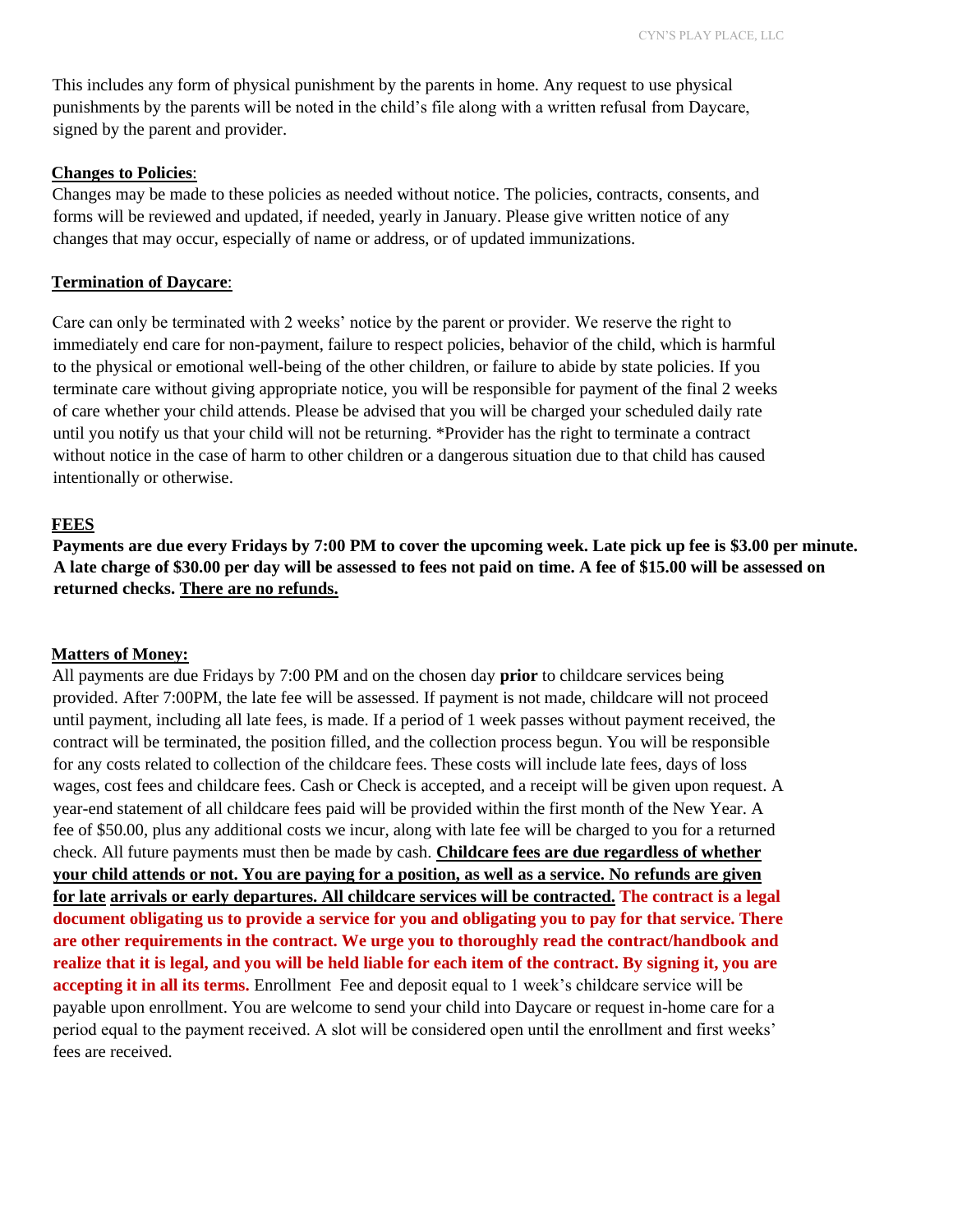## **FINAL NOTICE-**

By signing this contract agreement, you agree to **ALL** terms outlined in this handbook, specific to services you will be utilizing. If you remove your child(s) from care before the end of the week, you must pay balance owed prior to terminating immediately.

I have read and understand this contract is between Cyn's Play Place, LLC Childcare Provider, and

(Parents or Guardian)

\_\_\_\_\_\_\_\_\_\_\_\_\_\_\_\_\_\_\_\_\_\_\_\_\_\_\_\_\_\_\_\_\_\_\_\_

## **CHECK ONE**

\_\_\_\_\_\_\_IN-HOME SERVICES \_\_\_\_\_\_\_DAYCARE

| <b>CHILD(S) INFORMATION</b>                                                                                                                                                                                                    |  |  |
|--------------------------------------------------------------------------------------------------------------------------------------------------------------------------------------------------------------------------------|--|--|
|                                                                                                                                                                                                                                |  |  |
|                                                                                                                                                                                                                                |  |  |
|                                                                                                                                                                                                                                |  |  |
|                                                                                                                                                                                                                                |  |  |
|                                                                                                                                                                                                                                |  |  |
|                                                                                                                                                                                                                                |  |  |
|                                                                                                                                                                                                                                |  |  |
|                                                                                                                                                                                                                                |  |  |
|                                                                                                                                                                                                                                |  |  |
|                                                                                                                                                                                                                                |  |  |
| FATHER'S WORK NUMBER: Partners and Partners and Partners and Partners and Partners and Partners and Partners and Partners and Partners and Partners and Partners and Partners and Partners and Partners and Partners and Partn |  |  |
| E-MAIL ADDRESS FOR DAYCARE RELATED CORRESPONDENCE:                                                                                                                                                                             |  |  |
| REQUESTED SCHEDULE: $M_$ T _________ W ________ T _________ F _________                                                                                                                                                        |  |  |
| HOURS PER WEEK: ____________                                                                                                                                                                                                   |  |  |
| My rate for care will be __________ per week / per day: _________. Childcare will begin on _____________.                                                                                                                      |  |  |
| By providing your signature(s) you agree to the terms and conditions of this handbook and agree to abide by them completely.<br>Failure to do so may result in removal of child(s) from program.                               |  |  |
| PARENT(S)/GUARDIAN SIGNATURE:                                                                                                                                                                                                  |  |  |

**DATE SIGNED: \_\_\_\_\_\_\_\_\_\_\_\_\_\_\_\_\_\_\_\_**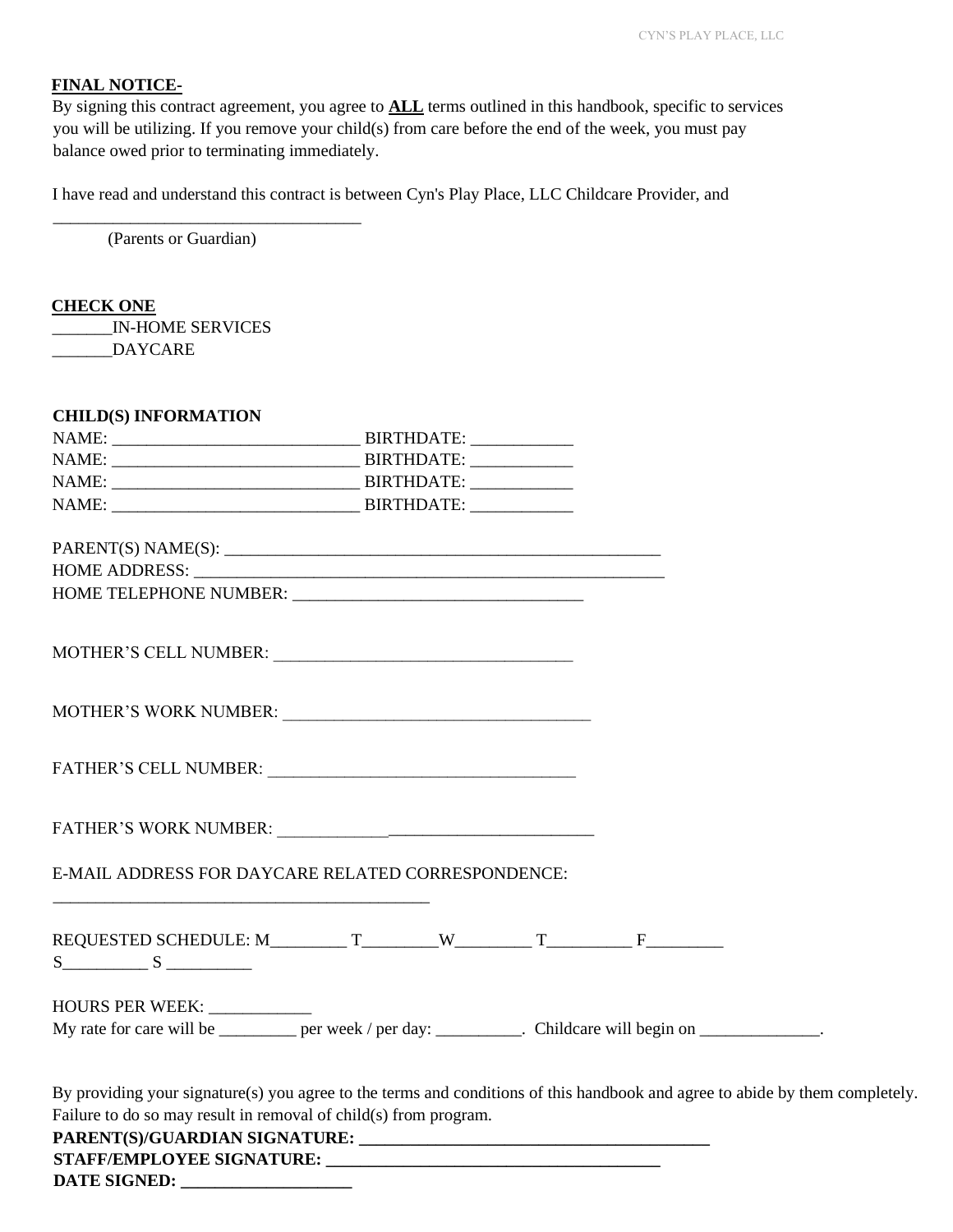## **PARENT PAYMENT AGREEMENT**

This agreement contains the financial terms for childcare for the following child(ren):

which are agreed between Cyn's Play Place, and their parent(s)/legal guardian(s):

The hours and days agreed upon for care are as follows:

| <b>DAY</b> | FROM (AM/PM) | TO (AM/PM) |
|------------|--------------|------------|
| Sunday     |              |            |
| Monday     |              |            |
| Tuesday    |              |            |
| Wednesday  |              |            |
| Thursday   |              |            |
| Friday     |              |            |
| Saturday   |              |            |

Notification must be made, in writing, if any changes are needed to these hours. Two weeks notice is required for permanent changes in schedule. Parents agree to pay childcare according to schedule.

 $Parent(s)/legal$  Guardian(s) have agreed to pay  $\frac{s}{s}$  per  $\frac{\frac{s}{s}}{s}$ , every

\_ for childcare. Payments may be made via debit/credit card online or by invoice.

**Please refer to the Parent Handbook for late fees & charges.**

Parent/Guardian's Signature: Date: Date:

.

Admin's Signature: Date: Date: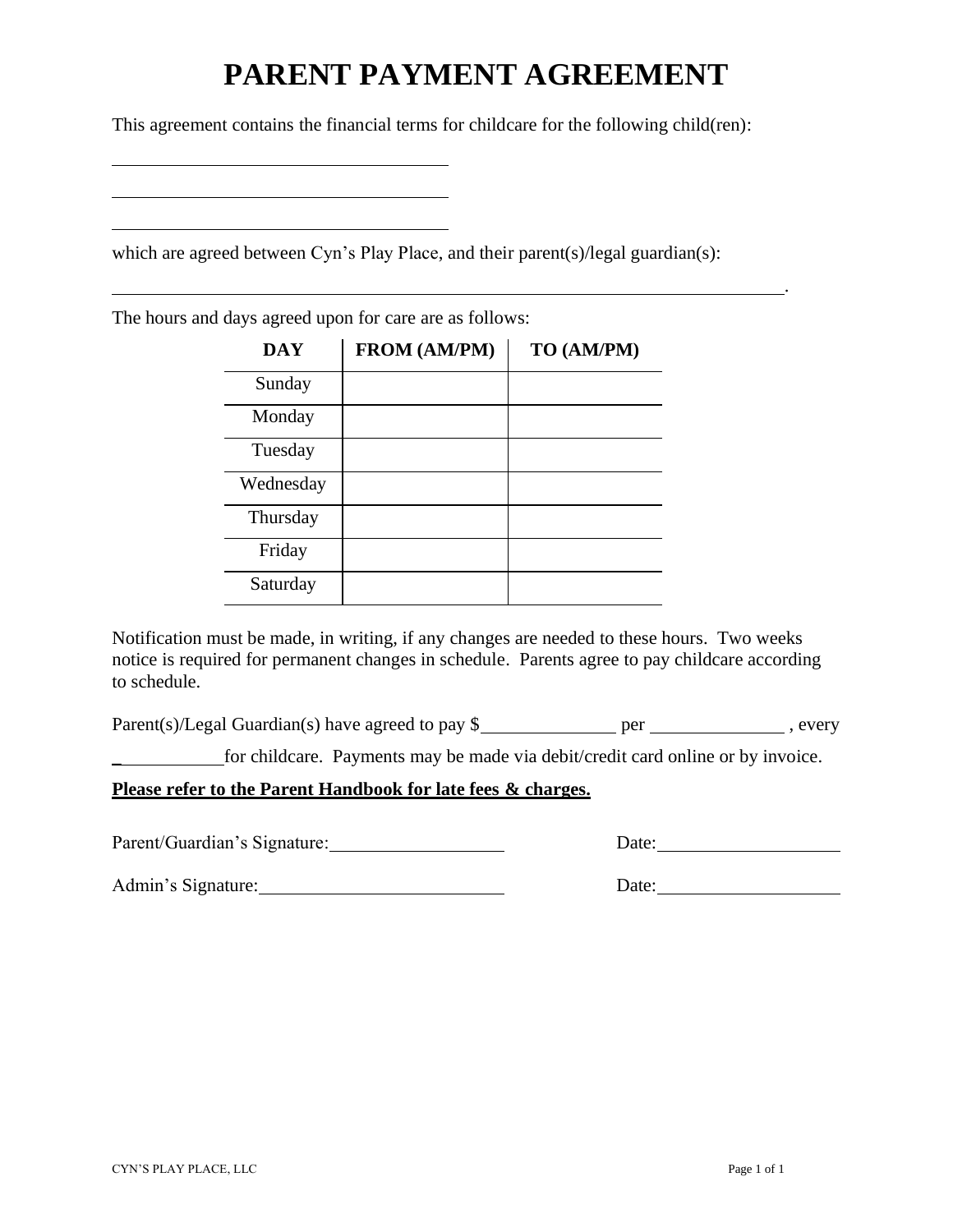| <b>Emergency Contact and Medical Information</b>                                         |                                        |
|------------------------------------------------------------------------------------------|----------------------------------------|
| Child's Name                                                                             | Sex                                    |
| Parent's/Guardian's Name<br>Home Phone<br><u> 1980 - Andrea State Barbara, poeta esp</u> | Parent's/Guardian's Name<br>Home Phone |
|                                                                                          |                                        |
| City, State, Zip Code                                                                    | City, State, Zip Code                  |
|                                                                                          | <b>Alternative Emergency Contacts</b>  |
| <b>Primary Emergency Contact</b>                                                         | <b>Secondary Emergency Contact</b>     |
| <b>Address</b>                                                                           | <b>Address</b>                         |
| City, State, Zip Code                                                                    | <b>City, State, Zip Code</b>           |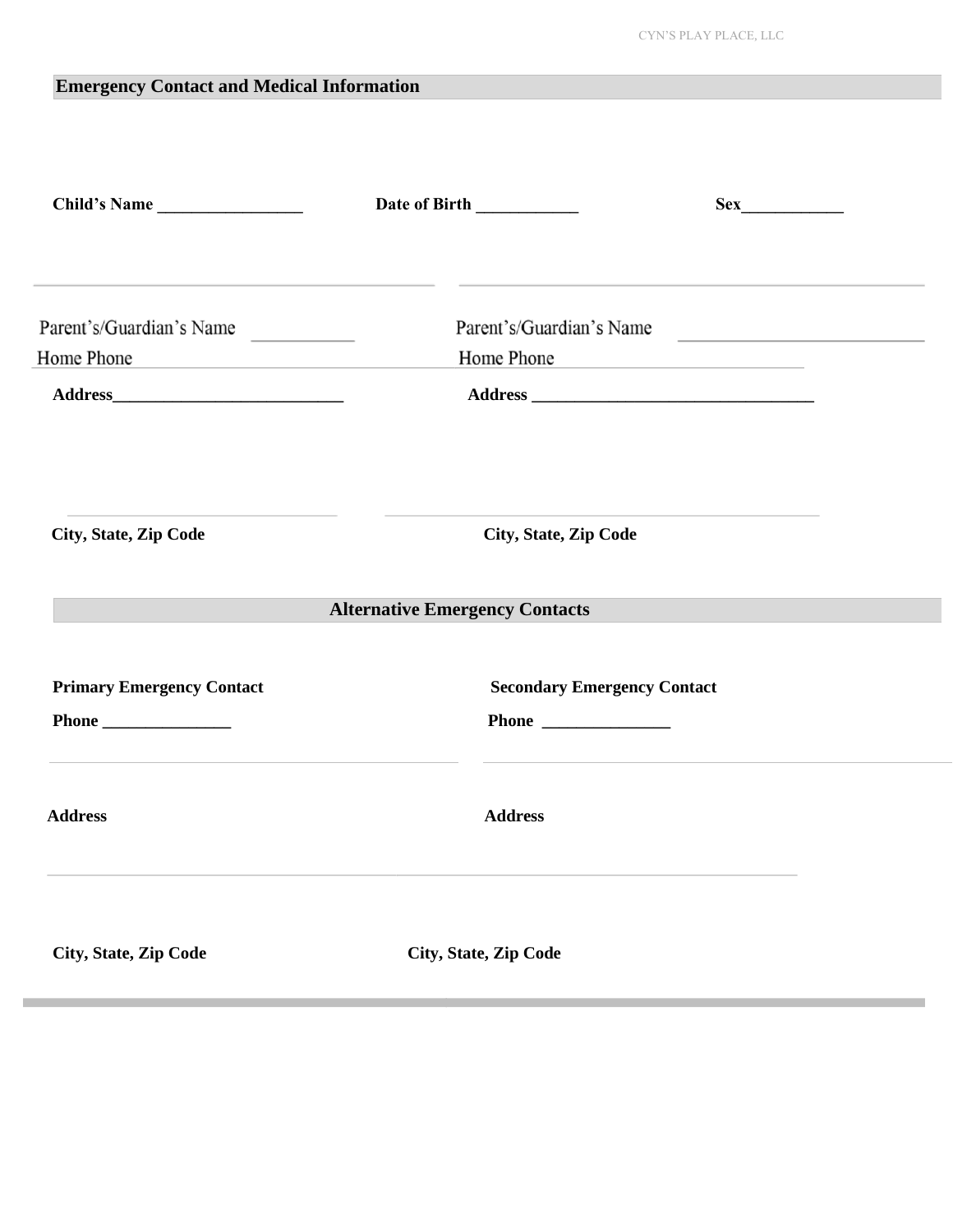| <b>Medical Information</b>                                                                      |       |
|-------------------------------------------------------------------------------------------------|-------|
|                                                                                                 |       |
| <b>Hospital/Clinic Preference</b>                                                               |       |
|                                                                                                 | Phone |
| Physician's Name                                                                                |       |
|                                                                                                 |       |
| <b>Allergies/Special Health Considerations</b>                                                  |       |
| Please list any medications currently taking and times to administer.<br>٠                      |       |
|                                                                                                 |       |
| This waiver applies only if neither parent/guardian can be reached in the case of an emergency. |       |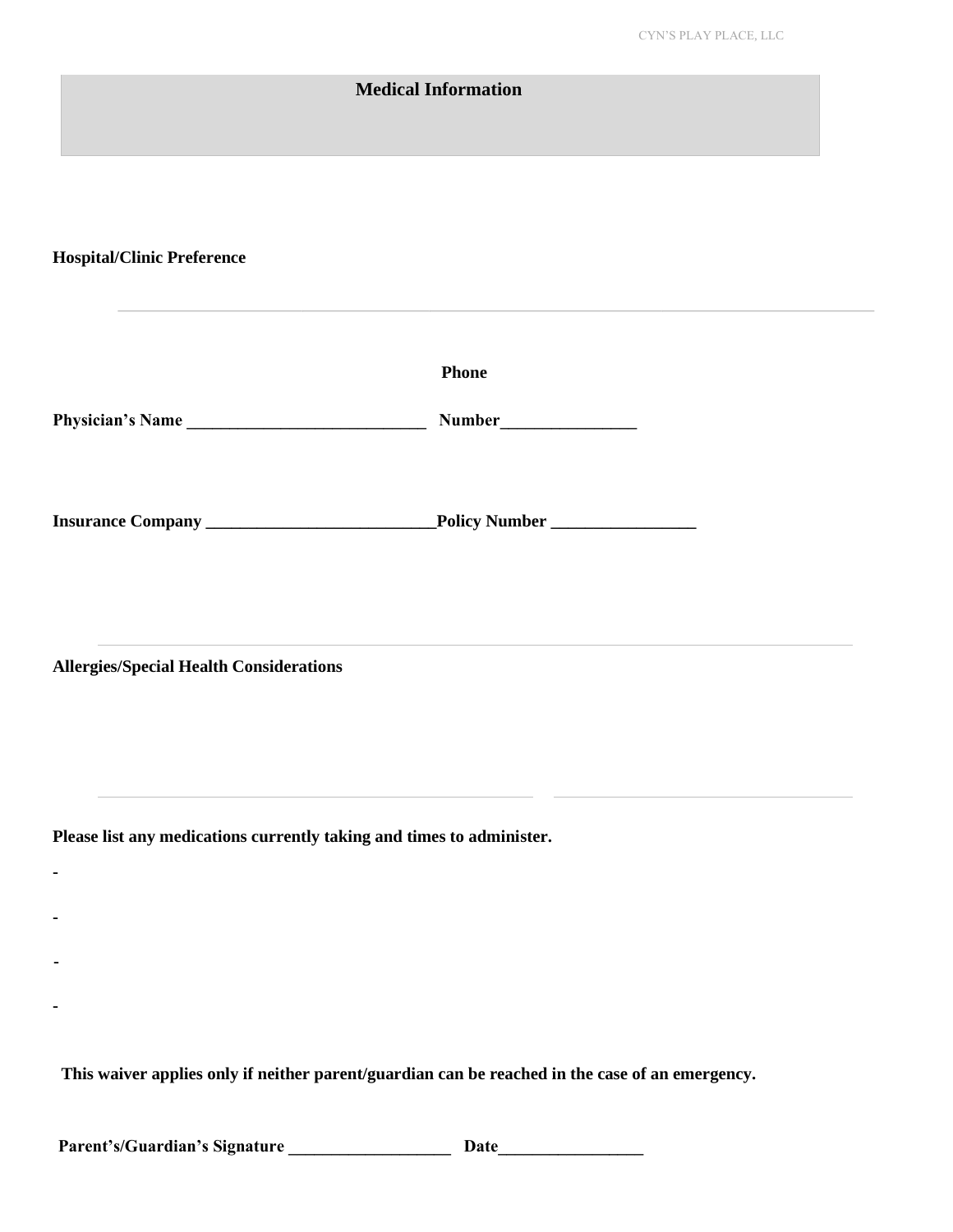| <b>GETTING TO KNOW YOUR INFANT</b> |  |  |  |
|------------------------------------|--|--|--|
|------------------------------------|--|--|--|

| Please fill out this form for your child ages 0 to 18 months. It will help get to know your child better.<br>Thank you $\odot$ |
|--------------------------------------------------------------------------------------------------------------------------------|
|                                                                                                                                |
|                                                                                                                                |
| ___Pre-Mature Birth ___Full-Term Child's Birth Weight: ___________ Home Birth or Hospital                                      |
| Child's General Mood: Are they mostly happy, fussy, colicky, what?                                                             |
|                                                                                                                                |
| How do you give bottle, room temp., warmed, cold?                                                                              |
| If you warm the bottle, what procedure do you use to warm bottle?                                                              |
|                                                                                                                                |
| Is child on formula or milk? ___________                                                                                       |
|                                                                                                                                |
|                                                                                                                                |
|                                                                                                                                |
| Food dislikes:                                                                                                                 |
| List amounts of food, types of food and times your child usually eats below:                                                   |
| Will your child have a bottle or breast fed before arriving?                                                                   |
|                                                                                                                                |
| Does your child use a pacifier? ____________ When? ______________________________                                              |
| Does your child need a special comfort item to sleep with?<br>What is it?                                                      |
|                                                                                                                                |

Does your child sleep through the night? \_\_\_\_\_\_\_\_\_\_\_\_\_\_\_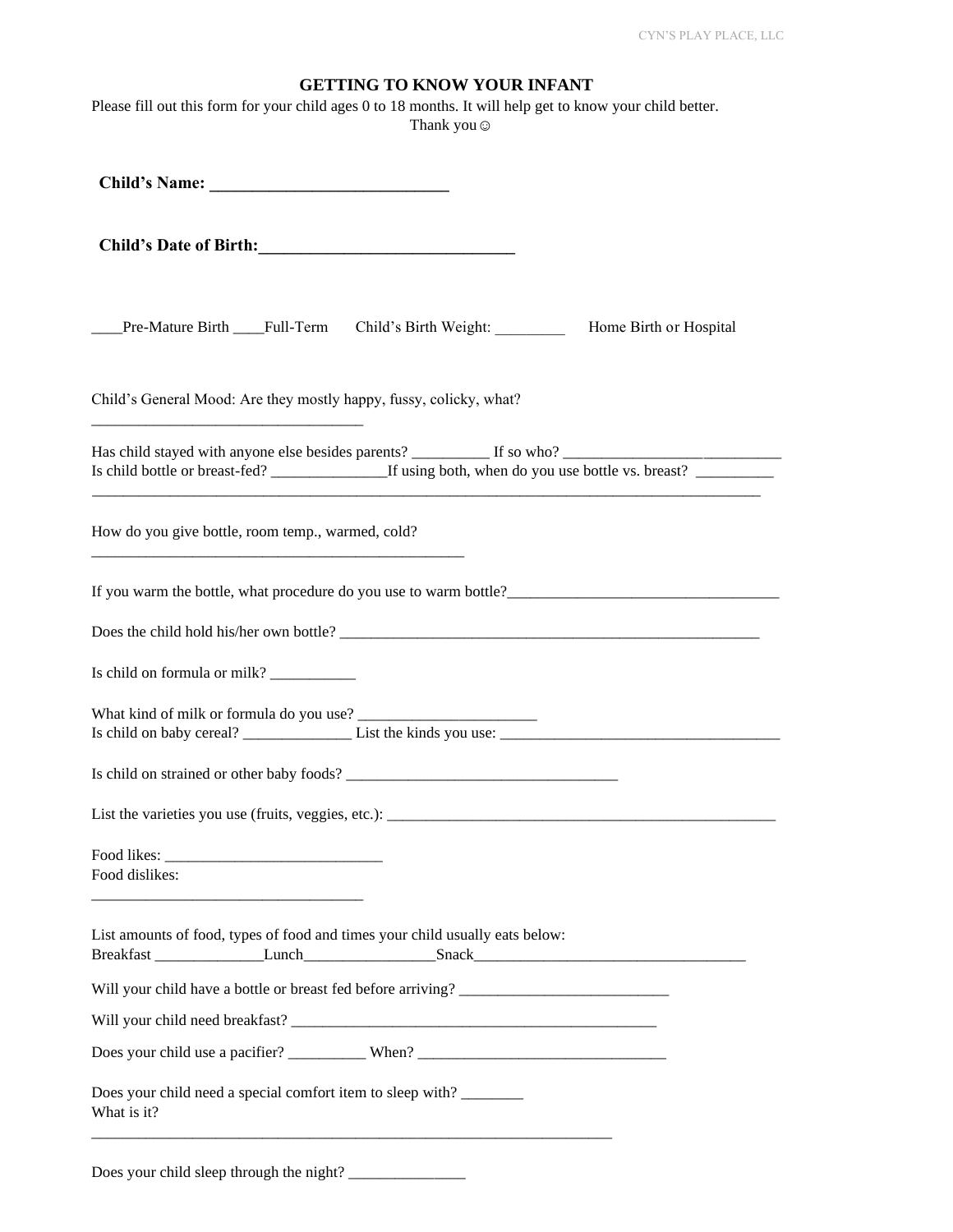IF not, how often do they wake and what do you do when they wake – feed, rock change etc.?

When does your child wake in the morning? \_\_\_\_\_\_\_\_\_\_\_\_\_\_\_\_\_\_\_\_\_\_\_\_\_\_\_\_\_\_\_\_\_\_\_\_\_\_\_\_\_\_\_\_\_\_\_

When does your child nap morning? \_\_\_\_\_\_\_\_\_\_\_\_\_\_\_\_\_\_\_ Afternoon? \_\_\_\_\_\_\_\_\_\_\_\_\_\_\_\_

\_\_\_\_\_\_\_\_\_\_\_\_\_\_\_\_\_\_\_\_\_\_\_\_\_\_\_\_\_\_\_\_\_\_\_\_\_\_\_\_\_\_\_\_\_\_\_\_\_\_\_\_\_\_\_\_\_\_\_\_\_\_\_

Please list any other important information or special instructions on the care of your child below:

\_\_\_\_\_\_\_\_\_\_\_\_\_\_\_\_\_\_\_\_\_\_\_\_\_\_\_\_\_\_\_\_\_\_\_\_\_\_\_\_\_\_\_\_\_\_\_\_\_\_\_\_\_\_\_\_\_\_\_\_\_\_\_\_\_\_\_\_\_\_\_\_\_\_\_\_\_\_\_\_\_\_\_\_\_\_\_\_\_

**Signature \_\_\_\_\_\_\_\_\_\_\_\_\_\_\_\_\_\_\_\_\_\_\_\_\_ Date\_\_\_\_\_\_\_\_\_\_\_\_\_\_\_**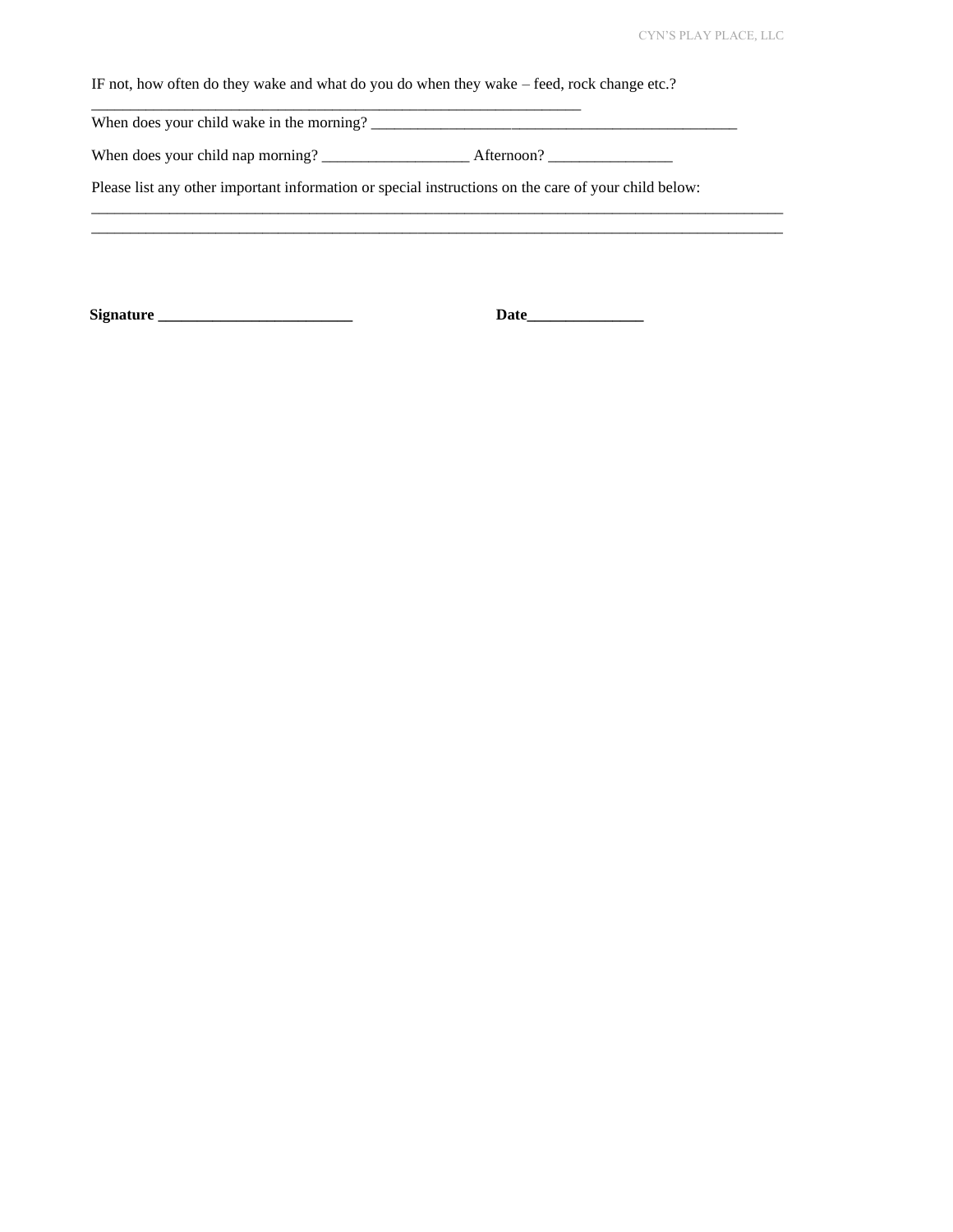|  |  |  |  |  |  |  | Please fill out this form for your child/children ages 18 months and older. |  |  |  |  |  |
|--|--|--|--|--|--|--|-----------------------------------------------------------------------------|--|--|--|--|--|
|--|--|--|--|--|--|--|-----------------------------------------------------------------------------|--|--|--|--|--|

| 1. | What time does your child go to bed at night?___________ morning? ______________ |  |
|----|----------------------------------------------------------------------------------|--|
| 2. |                                                                                  |  |
| 3. | Please list your child's most likes foods;                                       |  |
|    |                                                                                  |  |
| 4. |                                                                                  |  |
| 5. | Does your child usually take naps? How long? Times of naps?                      |  |
|    |                                                                                  |  |
| 6. |                                                                                  |  |
| 7. |                                                                                  |  |
| 8. | Has child stayed with any other adults besides parents? ________________________ |  |
|    |                                                                                  |  |
| 9. |                                                                                  |  |
|    |                                                                                  |  |
|    | 10. What activities does your child spend most of their time doing at home?      |  |
|    |                                                                                  |  |
|    | 11. Does your child have any habits or mannerisms? If so, please                 |  |
|    | 12. What are your accustomed methods of reassuring and rewarding your            |  |
|    |                                                                                  |  |
|    | 13. What are your accustomed methods of responding to your child's negative      |  |
|    | behavior?                                                                        |  |
|    |                                                                                  |  |
|    | Please add any comments that may help us to understand your child.               |  |
|    |                                                                                  |  |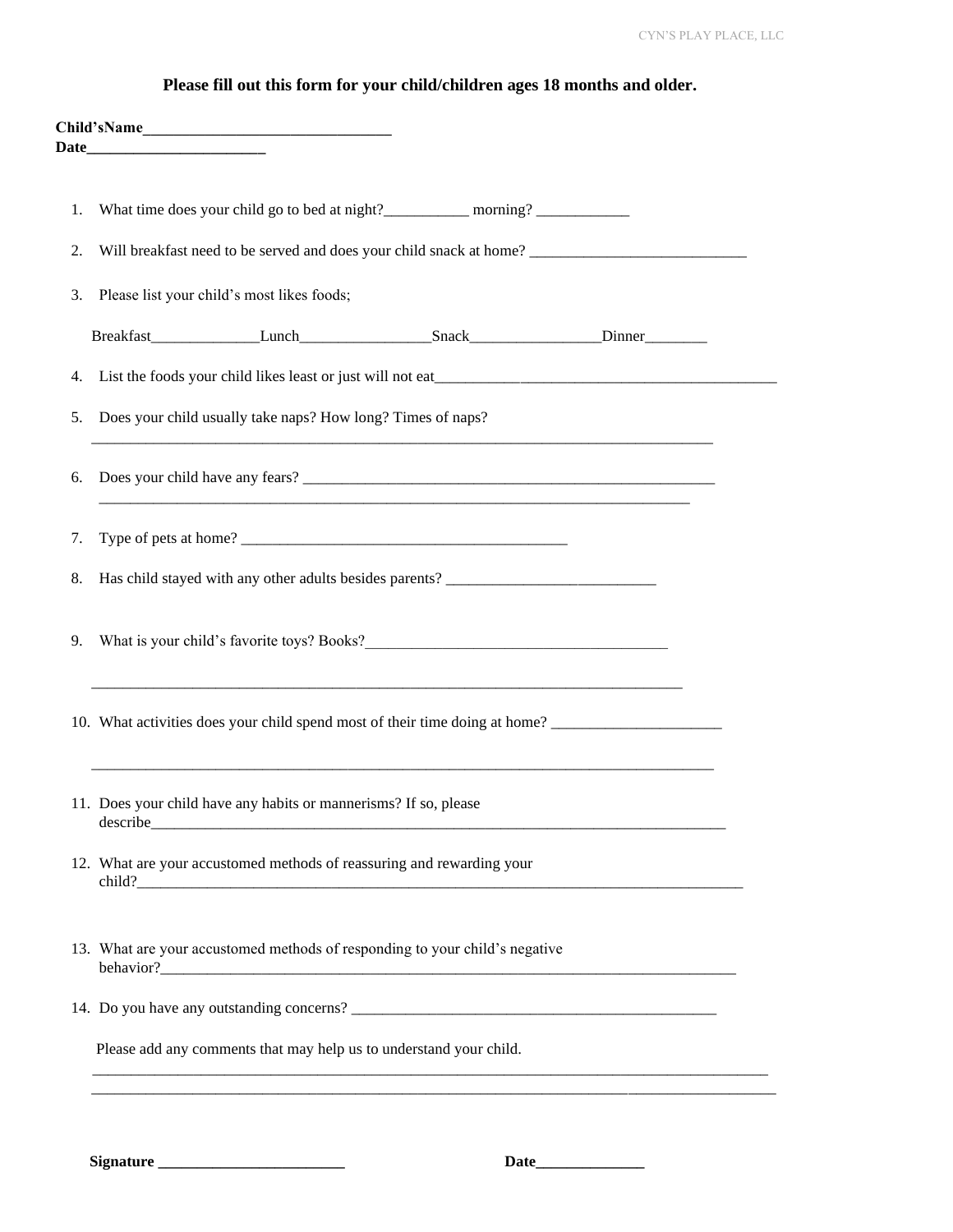

## **Photo, Voice, Website, Facebook, and Video Permission Form**

#### **Waiver and Release**

I/we hereby consent to the use of the voice or the likeness in photographs, audio, or on videotape of \_\_\_\_\_\_\_\_\_\_\_\_\_\_\_\_\_\_\_\_\_\_\_\_\_\_\_\_\_\_\_\_\_\_\_ (name of child) by Cyn's Play Place, LLC in the production of business flyers, newsletters, websites, voice mail messages, videotapes, and any other advertisements or promotions Cyn's Play Place, LLC may decide to develop, now or in the future. In addition, I/we hereby consent to the use of the voice or likeness in photographs or on videotape of  $\Box$  (name of child) by Cyn's Play Place, LLC to be posted on my Facebook page. [Note: this permission could be limited to one or a few photos, rather than this general permission.] I/we also hereby agree to waive and forgo any right or entitlement of claim I/we might have to any compensation, fees, or other benefits.

Further, by signing this waiver and release, I/we certify that I/we am/are the legal parent or guardian of the child identified above.

**Parent/Guardian \_\_\_\_\_\_\_\_\_\_\_\_\_\_\_\_\_\_\_\_\_\_\_\_\_\_\_\_\_\_\_\_\_\_\_\_\_\_\_\_\_\_\_\_\_\_\_** 

**Date \_\_\_\_\_\_\_\_\_\_\_\_\_\_\_\_\_\_\_\_\_\_\_\_**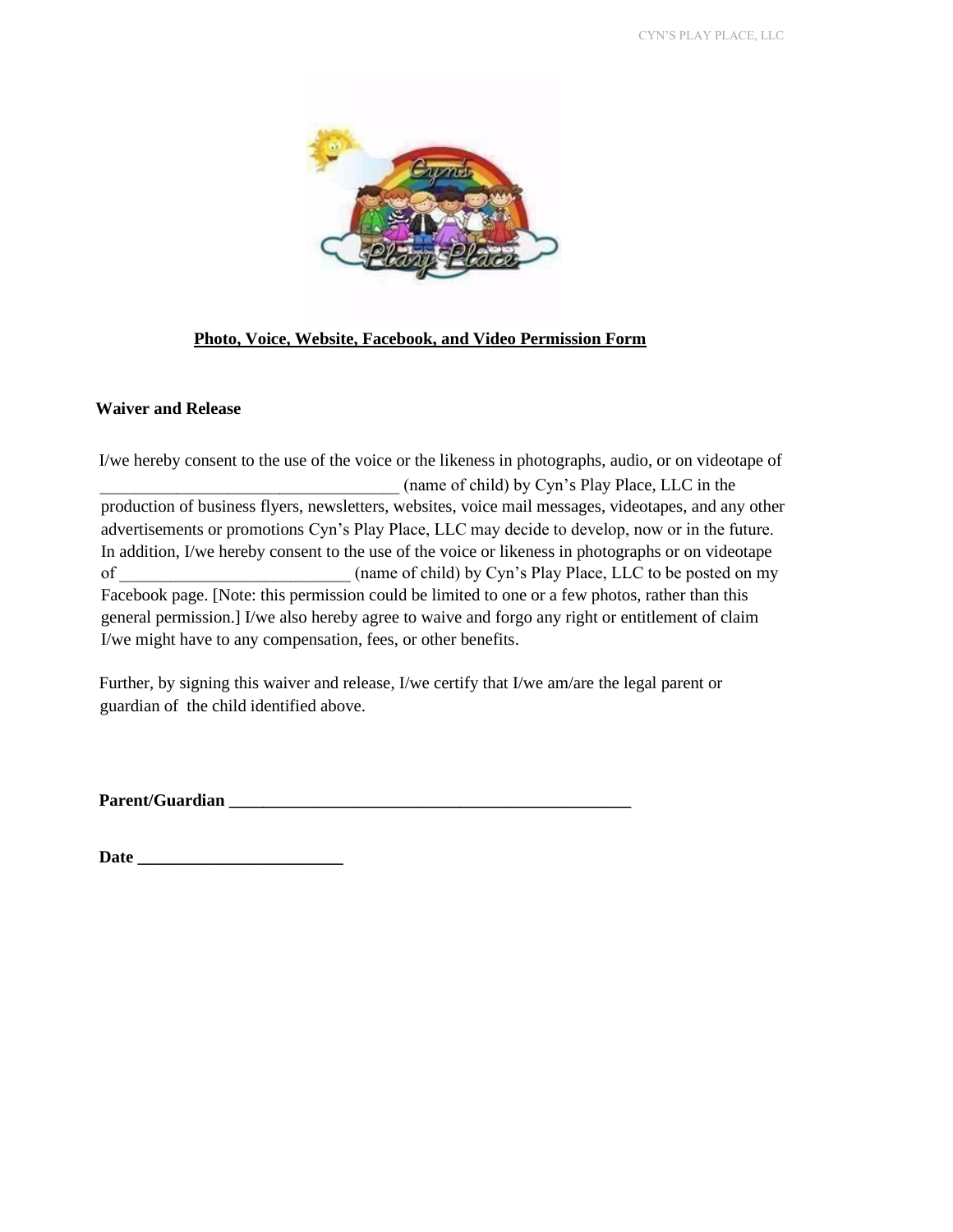## **PERMISSION TO TRANSPORT & TAKE FIELD TRIPS!**





## **I HEREBY GRANT MY CHILD CARE PROVIDER CYN'S PLAY PLACE AND EMPLOYEE'S TO TRANSPORT MY CHILD IN LICENSED INSURED VEHICLES, USING FEDERAL APPROVED CHILD SAFETY SEATS AND BELTS ACCORDING TO FEDERAL LAWS**.

I UNDERSTAND THAT MY CHILD IS BEING TRANSPORTED FOR THE FOLLOWING REASON:

IF THIS IS A FIELD TRIP, I UNDERSTAND MY CHILD WILL BE VISITING

\_\_\_\_\_\_\_\_\_\_\_\_\_\_\_\_\_\_\_\_\_\_\_\_\_\_\_\_\_\_\_\_\_\_\_\_\_\_\_\_\_\_\_\_\_\_\_\_\_\_.

\_\_\_\_\_\_\_\_\_\_\_\_\_\_\_\_\_\_\_\_\_\_\_\_\_\_\_\_\_\_\_\_\_\_\_\_\_\_\_\_\_\_\_\_\_\_\_\_\_\_\_\_\_\_.

I UNDERSTAND THAT MY CHILD WILL BE AWAY FROM THIS TIME \_\_\_\_\_\_\_\_\_\_\_\_\_\_\_\_\_ TO THIS TIME \_\_\_\_\_\_\_\_\_\_\_\_\_\_\_\_.

THE DATE OF THIS TRANSPORT / FIELD TRIP IS \_\_\_\_\_\_\_\_\_\_\_\_\_\_\_\_\_\_\_\_\_\_\_\_\_\_\_\_\_\_.

**PARENTS SIGNATURE \_\_\_\_\_\_\_\_\_\_\_\_\_\_\_\_\_\_\_\_\_** 

**\_\_\_\_\_\_\_\_\_\_\_\_\_\_\_\_\_\_\_\_\_\_\_\_\_\_\_\_\_\_\_\_\_\_\_\_\_\_** 

**DATE \_\_\_\_\_\_\_\_\_\_\_\_\_\_** 

**PROVIDER SIGNATURE**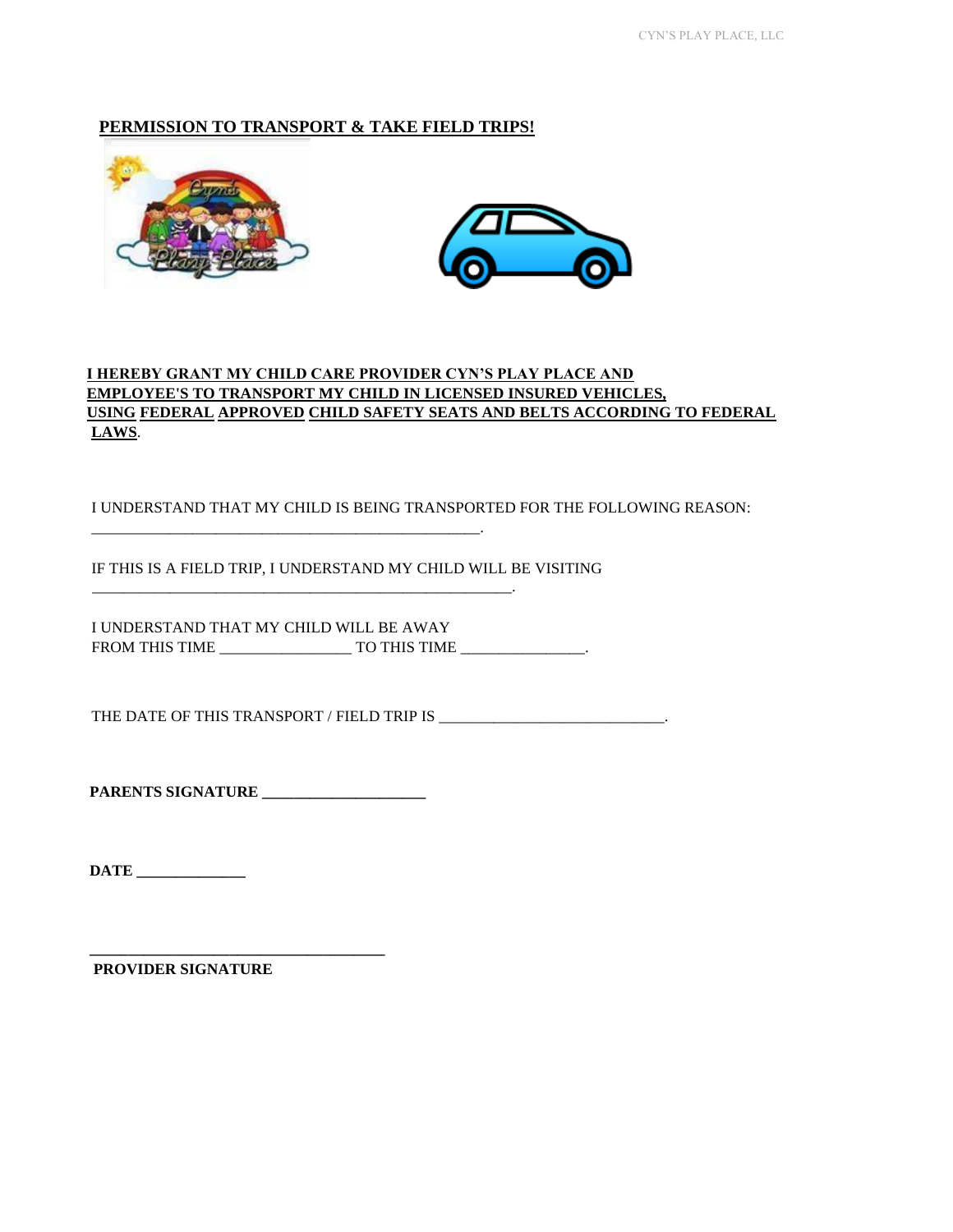

## **MOBILE APP: TICKS & TOTS**

Ticks & Tots is a Mobile App used by our parents, nannies and teachers to send updates, and photos of the child to the parent. Set up meetings, check calendar entries, send alerts, and request before & after school rides; without the hassle of emails and paper reminders. You may access the app anytime, anywhere! You do not have to wait for an end of the day synopsis of your child, nor do you have to worry about whether your child made it home after school! -whether you're enrolled in the Daycare center or just taking advantage of our services!

#### **To Access:**

You can download the App from the Apple Store or Google Play Store.

After successfully completing enrollment, we will provide you with your username and password. (You may change your password at any time) You will need to enter the **School ID: CPP001** on the login page.

#### **To Request A Sitter/Nanny/Ride:**

Requesting immediate childcare can be a headache! That's why we make the process easy on your end and take on the load for finding the best fit!

Simply locate the "Meetings" or "Messages" option and send a message to the Admin or a care/ride request! You are more than welcome to also call directly if that's even easier for you!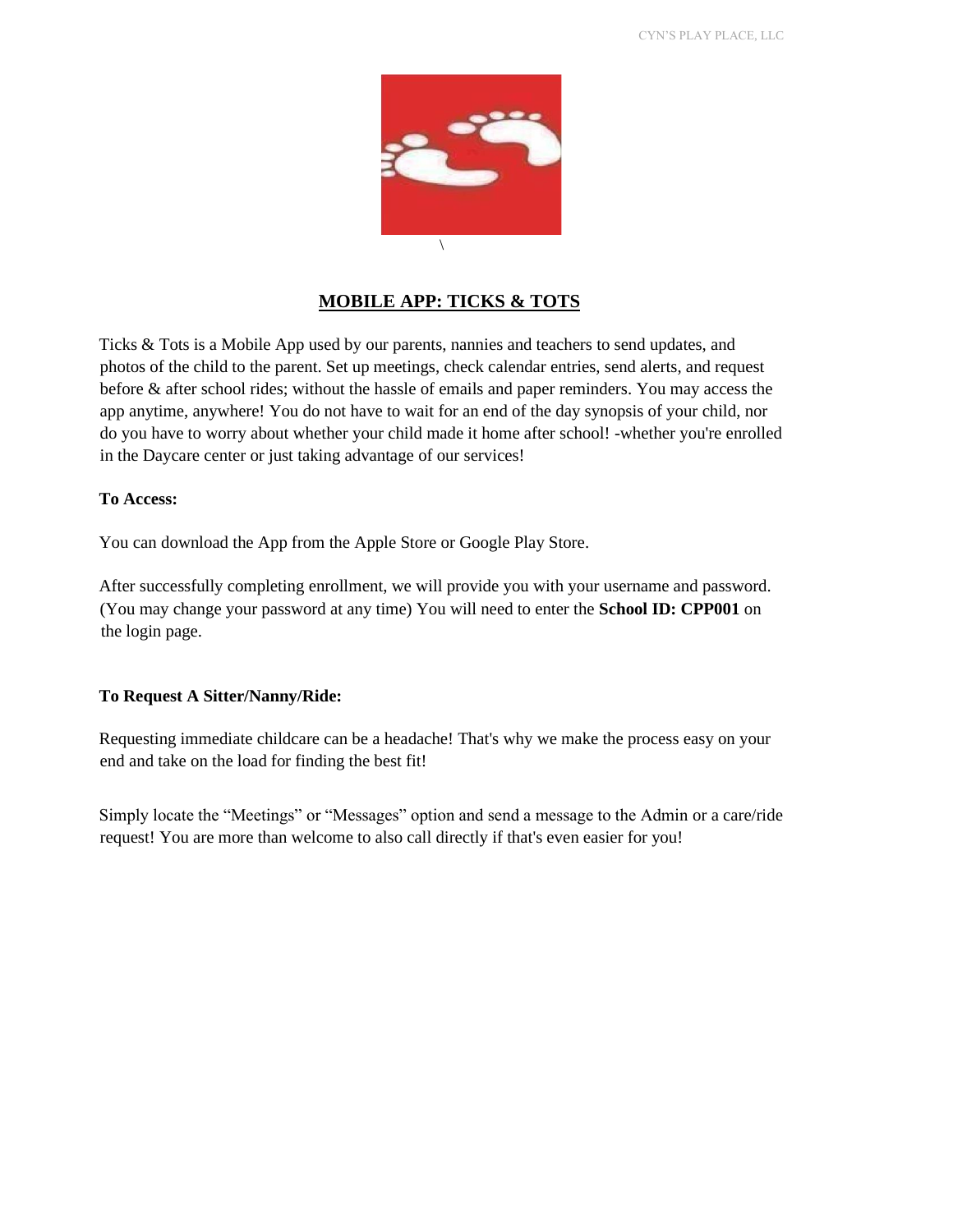

Still need your login credentials? Ask your Center Administrator Remember to update your Email and Phone number on your Child's profile page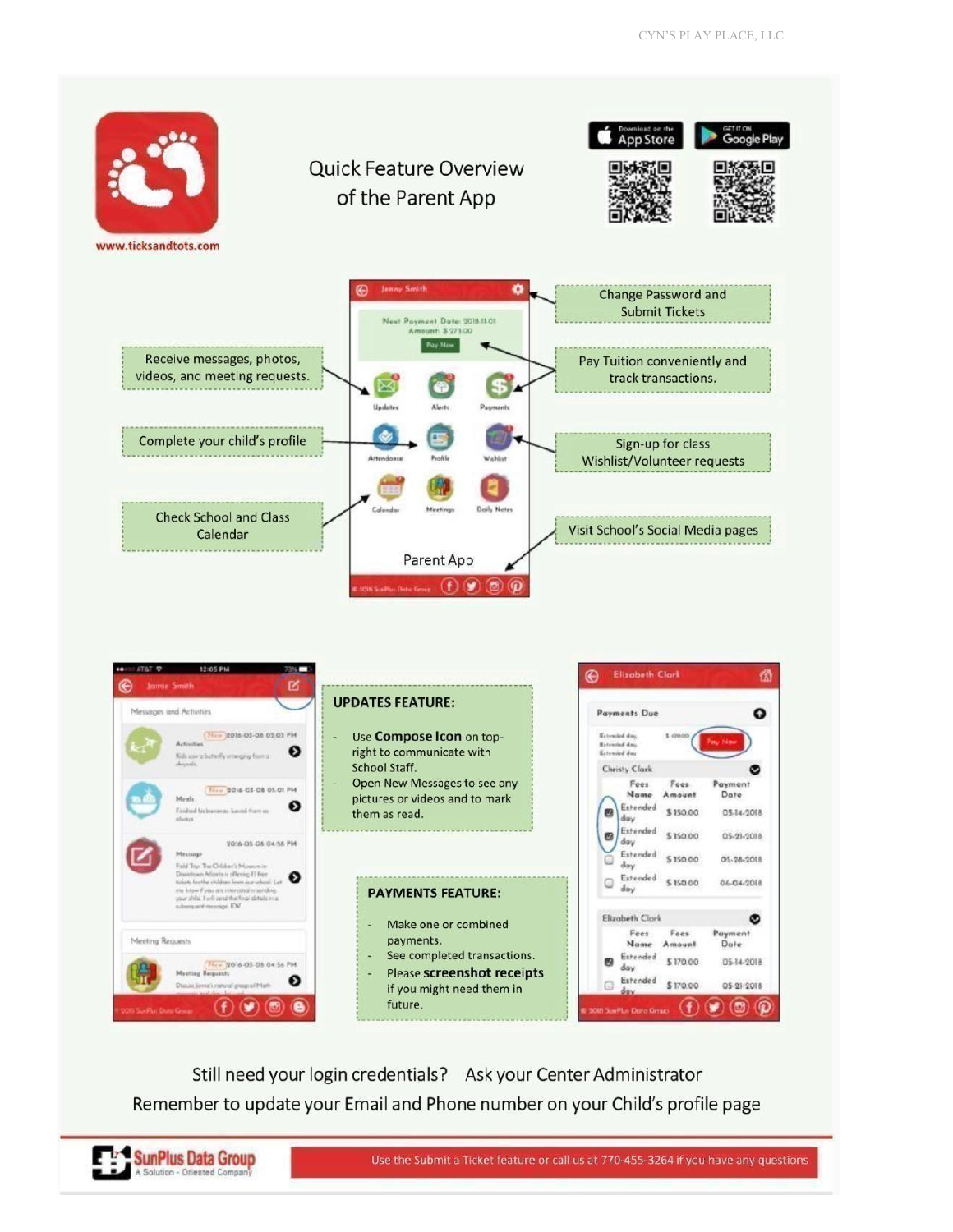## **Live-In Nanny Contract/Agreement**

| <b>Start Date: ________________</b> |  |
|-------------------------------------|--|
|                                     |  |
| Number of children: _______         |  |
|                                     |  |
|                                     |  |
| <b>Address:</b>                     |  |

#### **Room and Board: Yes/No**

(If yes, provide copy of benefits, such as nanny's own telephone line (long-distance charges excepted), food stipend or groceries per week, appliances such as microwave, television, bed, etc.)

Extras: (Gym memberships, eye exam fee, dental cleanings, etc.)

### **RESPONSIBILITIES**

The name and date of birth (DOB) of each child is listed below.

| <b>Name</b>                                                       | DOB        |
|-------------------------------------------------------------------|------------|
| <b>Name</b><br><u> 1989 - John Stein, Amerikaansk politiker (</u> |            |
| <b>Name</b>                                                       | DOB        |
| <b>Name</b>                                                       | <b>DOB</b> |
| <b>Name</b>                                                       | <b>DOB</b> |
| <b>Name</b>                                                       | DOB        |

#### **Schedule:**

Nanny's work hours are as follows:

| Sunday |  |
|--------|--|
|        |  |
|        |  |
|        |  |
|        |  |
|        |  |
|        |  |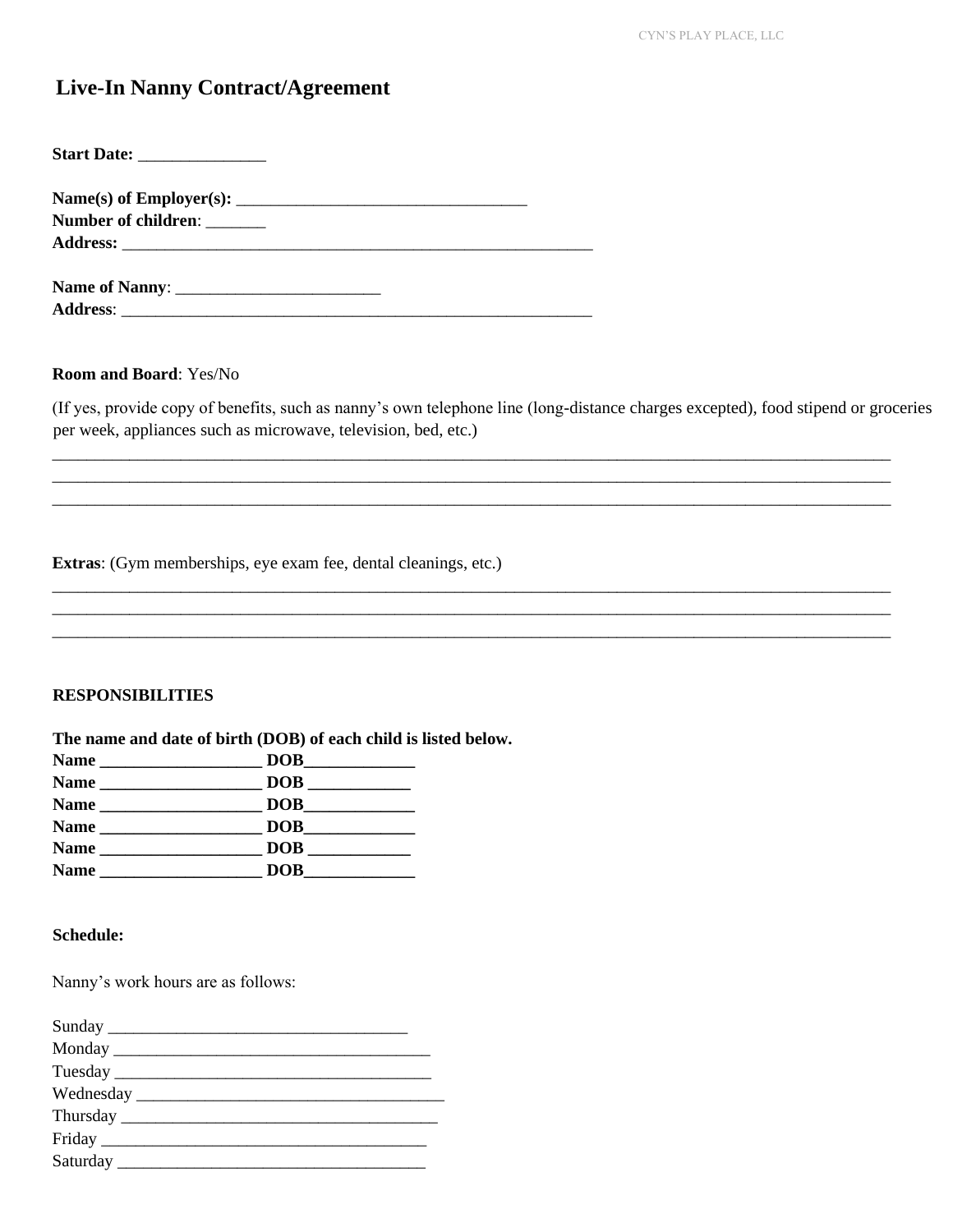| Include hours (am/pm) and days off. |                                                       |                                |
|-------------------------------------|-------------------------------------------------------|--------------------------------|
| Number of sick days:                |                                                       |                                |
| Number of personal days:            |                                                       |                                |
| Nanny will give employer            | days' notice for personal days taken and will call by | a.m. the first day of illness. |

## **COMPENSATION**

| Regular rate of pay $=$ \$ _______ per hour                |                                                                                                         |
|------------------------------------------------------------|---------------------------------------------------------------------------------------------------------|
|                                                            | + Overtime rate of pay = $\frac{8}{2}$ per hour (for more than 40 hours in a week) Total compensation = |
| \$___________ per week Wages will be paid:                 |                                                                                                         |
| Weekly (Every Friday)                                      |                                                                                                         |
| Bi-Weekly (Every Other Friday or 26 times per year) Other: |                                                                                                         |

#### **Fair Labor Standards Act Notes: With very few exceptions, domestic employees are**

**classified as "non-exempt" (protected) workers, which entitles them to pay for every hour they work at a rate that may not be less than the federal, state and, if applicable, local minimum wage rate. Additionally, overtime (time-and-a-half) must be paid for each hour over 40 in a 7day workweek. Generally, live-in employees are exempt from overtime requirements, however, certain states such as MD, MA, NY, NJ, MN, CA and ME have special overtime requirements for live-in employees. Call the IRS at 1800-829-1040 for details.**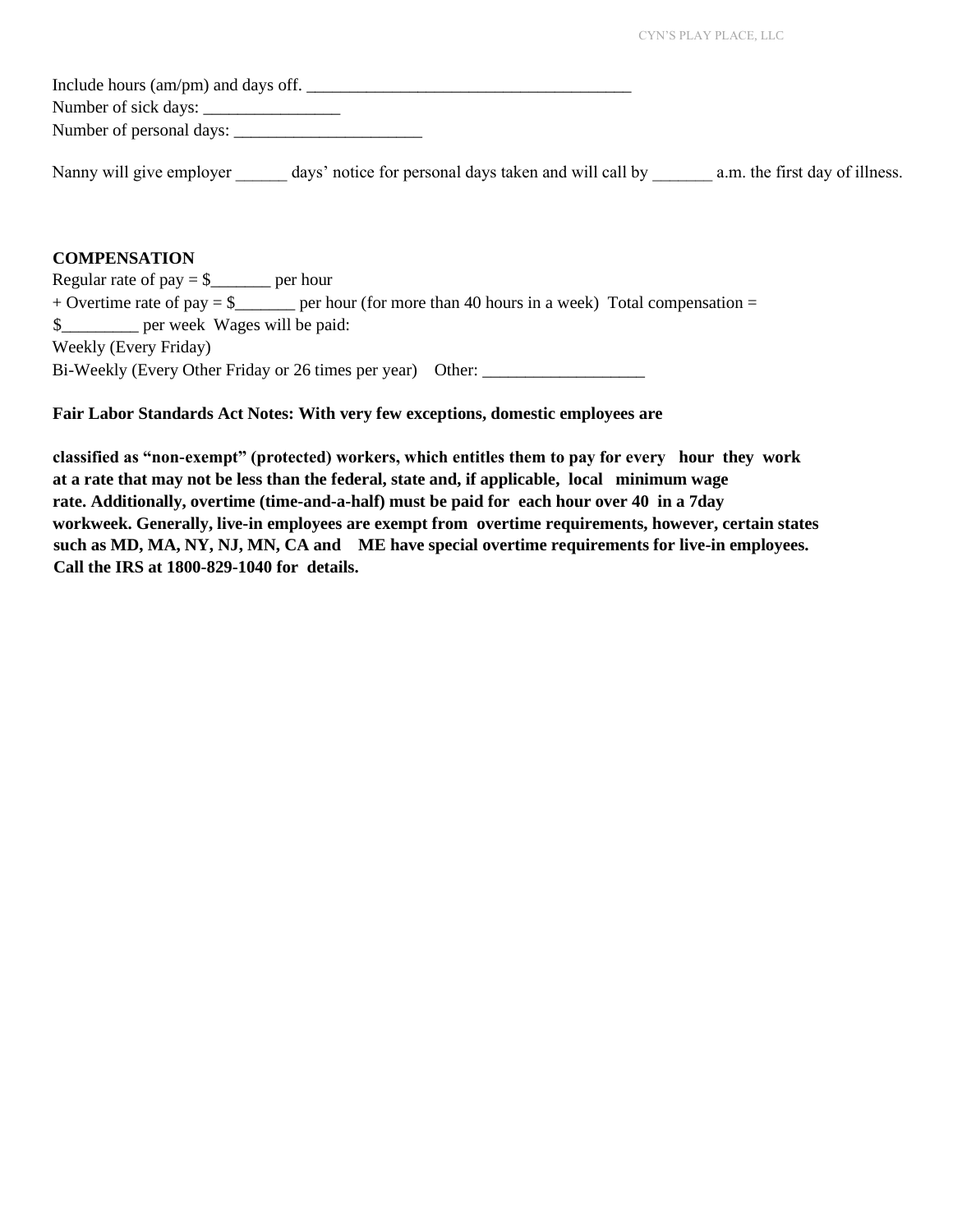## **MILEAGE & GENERAL EXPENSES**

Any miles driven while on the job using the employee's car will be reimbursed at the IRS Mileage Reimbursement Rate, which covers the cost of gasoline as well as general wear and tear on the car. Employee will maintain a mileage log and submit to employer for reimbursement at the end of the pay period. The current IRS mileage reimbursement rate is 53.5\* cents per mile. All other pre-approved, work-related expenses will be reimbursed at cost. Employee will keep all receipts and submit to employer for reimbursement at the end of the pay period.

## **TAX WITHHOLDING/REPORTING**

Employer may or may not opt in withholding the required Social Security  $\&$  Medicare taxes from the employee's pay, along with income taxes per the employee's instructions on Form W-4 and all other applicable state taxes. (Based on W-2 or 1099 classification).

All tax withholdings will be remitted to the state and federal tax agencies on or before the household employment tax deadlines. In addition, employer will match the employee's Social Security & Medicare contributions and make contributions to the state and federal unemployment insurance funds on behalf of the employee. Employer will provide employee with Form 1099 at the end of the year (by January 31). Employer will report employee's earnings to the Social Security Administration so that employee receives appropriate retirement benefits.

#### **TAXES:**

\_\_\_ Employer will deduct all applicable taxes from the nanny's paycheck and make tax payments to the IRS. Refer to www.IRS.gov for options.

\_\_\_ Employer will not deduct taxes from nanny's paycheck. Nanny will be responsible for paying all applicable taxes as an Independent Contractor.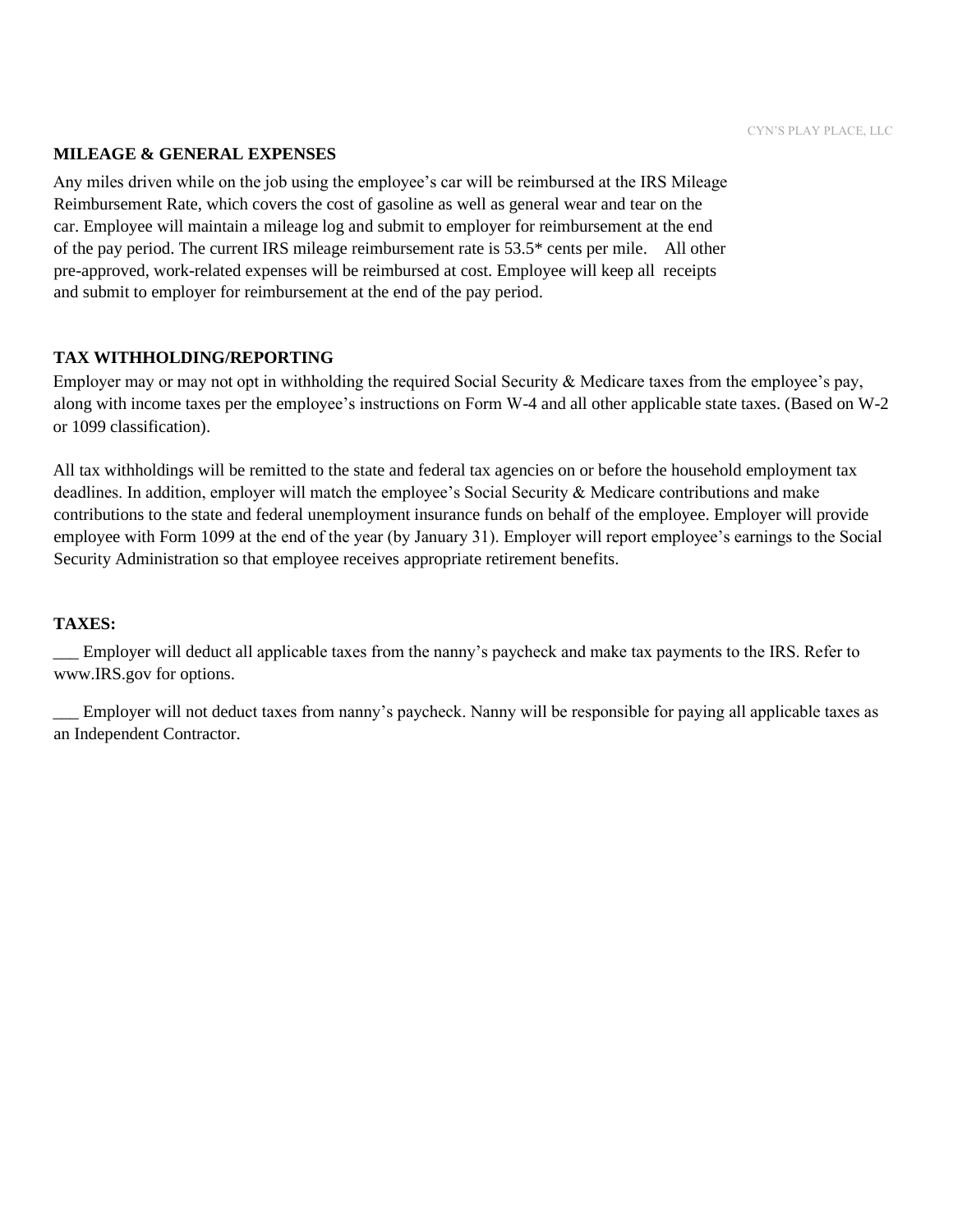### **TAX-ADVANTAGED BENEFITS**

In addition to the wages stated above, employer will contribute to the following employee expenses. These amounts are considered "non-taxable" compensation (up to the limits noted below), meaning neither employer nor employee will pay any taxes on this portion of the compensation (check any that apply):

\_\_\_Health Insurance at \$\_\_\_\_\_\_\_\_\_\_ per month (up to total amount of premium)

\_\_\_Public Transportation at \$\_\_\_\_\_\_\_\_\_\_ per month (up to \$255\*/month)

\_\_\_Parking at \$\_\_\_\_\_\_\_\_\_\_\_\_ per month (up to \$255\*/month)

 $\frac{\text{Rent at } $$  per month (up to \$5,250\* per year)

\_\_\_Mobile Phone service at \$\_\_\_\_\_\_\_\_\_\_ per month (up to total amount of bill)

\*Rates and limits vary in some locations and are subject to change. Call the IRS at 1800-829-1040 for details.

#### **Health Insurance**:

\_\_\_ Employer agrees to pay (all or put specific dollar amount) of the nanny's health insurance, provided by \_\_\_\_\_\_\_\_\_\_\_\_\_\_\_\_ (Health Insurance Company).

\_\_\_ Employer will not provide health insurance.

## **Paid Vacation**:

\_\_\_\_\_\_ week(s) per year. Nanny will give employer \_\_\_\_\_\_ weeks' notice of any upcoming vacations.

\_\_\_ Nanny will be paid for week's employer is on vacation.

\_\_\_ Nanny will be paid for weeks' she is on vacation.

\_\_\_ None

## **PAID TIME OFF**

Employee will receive the following paid time off:

Sick Leave (
section leave per year). Since is requested for any appointments, etc.

which may cause the employee to miss work.

Vacation (\_\_\_\_\_\_ hours per year). Employee will provide vacation request at least \_\_\_ week(s) in advance. Paid Time Off Notes*: Families are not required by federal law to provide paid time off.*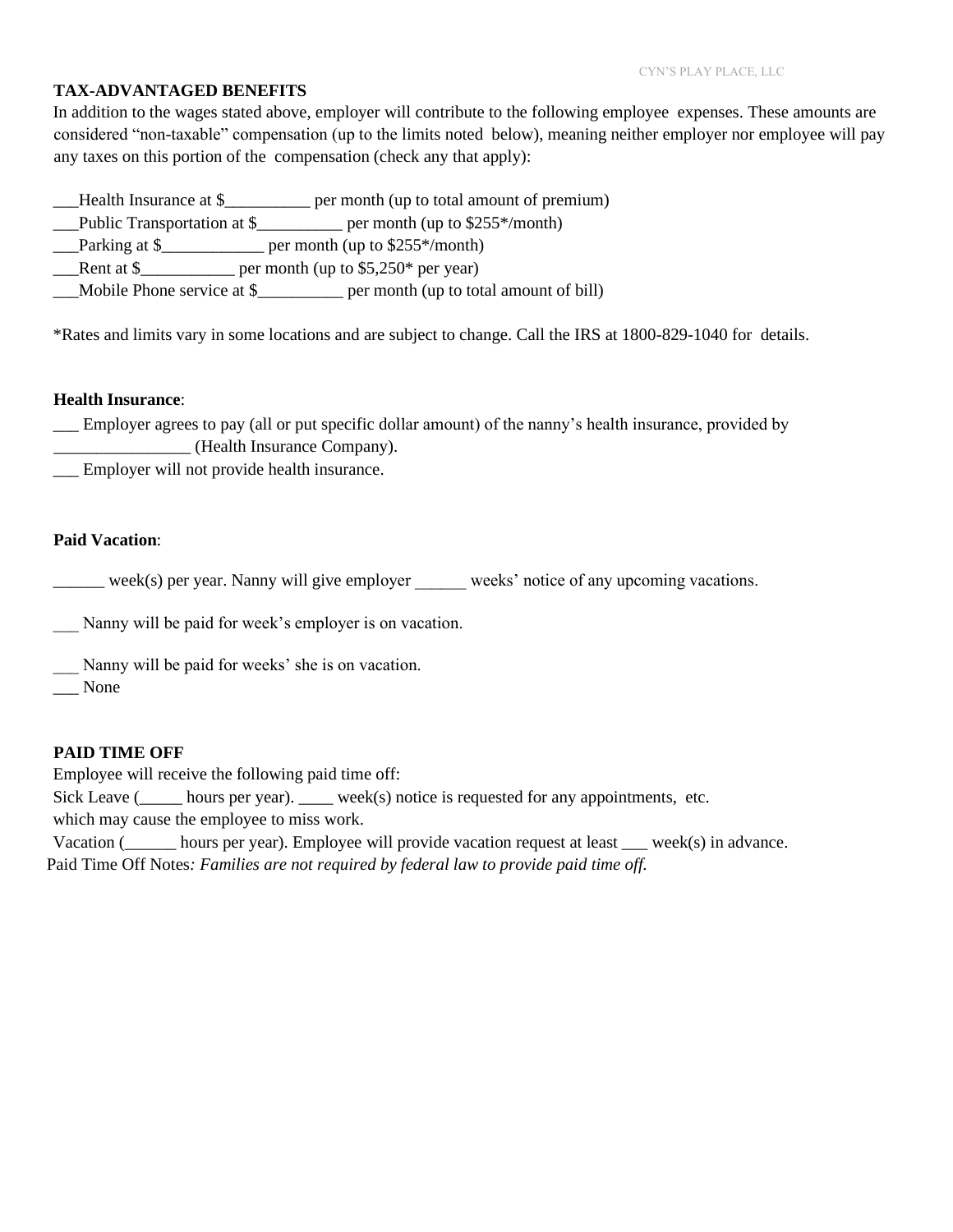*However, there are several cities/counties/states that mandate paid sick leave and/or vacation.* 

**Paid holidays**: Yes/No

## **7. HOLIDAYS**

Employer will provide the following PAID Holidays (check any that apply):

New Year's Day

\_\_Martin Luther King, Jr.'s Birthday

\_\_President's Day Memorial Day

\_\_July 4th

\_\_Labor Day

\_\_Thanksgiving Day Christmas Day

Employer will also provide the following **UNPAID** holidays (check any that apply):

\_\_New Year's Day

- \_\_Martin Luther King, Jr.'s Birthday
- President's Day Memorial Day

\_\_Fourth of July

\_\_Labor Day

\_\_Thanksgiving Day Christmas Day

**\*Holiday Pay Note: Families are not required by law to provide paid holidays.**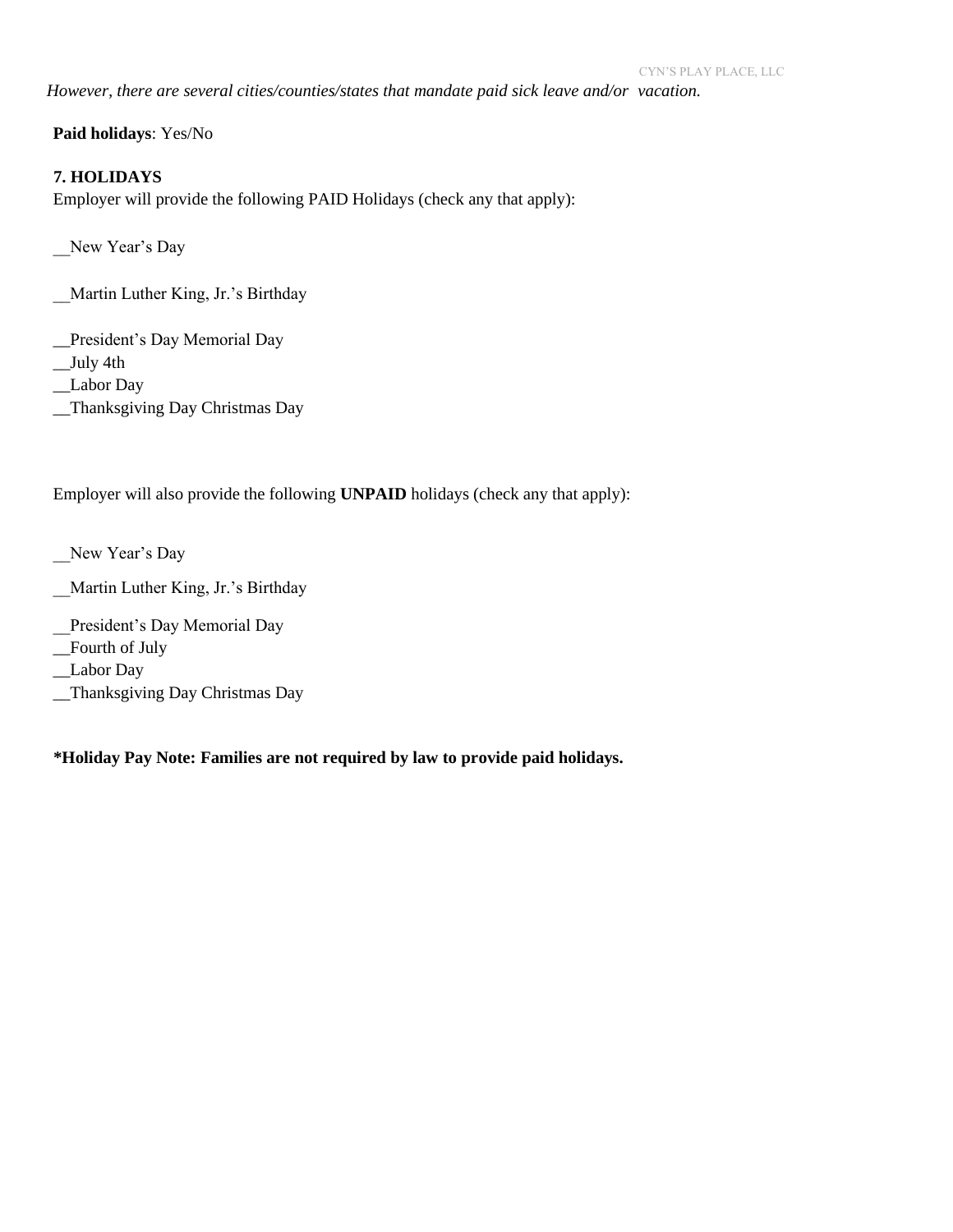## **CONFIDENTIALITY**

Employee understands that all private information obtained about the employers or their dependents during employment, including but not limited to medical, financial, legal, and career, are strictly confidential and may not be disclosed to any third party for any reason.

#### **GROUNDS FOR TERMINATION**

#### **The following are grounds for immediate termination:**

Allowing the safety of the dependent(s) to be compromised Inconsistent or non-performance of agreed-upon job responsibilities Dishonesty Stealing Misuse of family automobile Breach of confidentiality clause Persistent absenteeism or tardiness Unapproved guests Smoking or consumption of alcohol while on duty Use of an illegal drug

#### **Parenting Philosophy:**

Sleep method: (specify nap time each day; whether nanny can let baby cry it out, and for how long, how many times during the day the nanny should put the baby down, etc.)

\_\_\_\_\_\_\_\_\_\_\_\_\_\_\_\_\_\_\_\_\_\_\_\_\_\_\_\_\_\_\_\_\_\_\_\_\_\_\_\_\_\_\_\_\_\_\_\_\_\_\_\_\_\_\_\_\_\_\_\_\_\_\_\_\_\_\_\_\_\_\_\_\_\_\_\_\_\_\_\_\_\_\_\_\_\_\_\_\_\_\_\_\_\_\_\_\_ \_\_\_\_\_\_\_\_\_\_\_\_\_\_\_\_\_\_\_\_\_\_\_\_\_\_\_\_\_\_\_\_\_\_\_\_\_\_\_\_\_\_\_\_\_\_\_\_\_\_\_\_\_\_\_\_\_\_\_\_\_\_\_\_\_\_\_\_\_\_\_\_\_\_\_\_\_\_\_\_\_\_\_\_\_\_\_\_\_\_\_\_\_\_\_\_

\_\_\_\_\_\_\_\_\_\_\_\_\_\_\_\_\_\_\_\_\_\_\_\_\_\_\_\_\_\_\_\_\_\_\_\_\_\_\_\_\_\_\_\_\_\_\_\_\_\_\_\_\_\_\_\_\_\_\_\_\_\_\_\_\_\_\_\_\_\_\_\_\_\_\_\_\_\_\_\_\_\_\_\_\_\_\_\_\_\_\_\_\_\_\_\_\_ \_\_\_\_\_\_\_\_\_\_\_\_\_\_\_\_\_\_\_\_\_\_\_\_\_\_\_\_\_\_\_\_\_\_\_\_\_\_\_\_\_\_\_\_\_\_\_\_\_\_\_\_\_\_\_\_\_\_\_\_\_\_\_\_\_\_\_\_\_\_\_\_\_\_\_\_\_\_\_\_\_\_\_\_\_\_\_\_\_\_\_\_\_\_\_\_\_

\_\_\_\_\_\_\_\_\_\_\_\_\_\_\_\_\_\_\_\_\_\_\_\_\_\_\_\_\_\_\_\_\_\_\_\_\_\_\_\_\_\_\_\_\_\_\_\_\_\_\_\_\_\_\_\_\_\_\_\_\_\_\_\_\_\_\_\_\_\_\_\_\_\_\_\_\_\_\_\_\_\_\_\_\_\_\_\_\_\_\_\_\_\_

Discipline: (specify whether you want the nanny to discipline your child and method to be used.)

\_\_\_\_\_\_\_\_\_\_\_\_\_\_\_\_\_\_\_\_\_\_\_\_\_\_\_\_\_\_\_\_\_\_\_\_\_\_\_\_\_\_\_\_\_\_\_\_\_\_\_\_\_\_\_\_\_\_\_\_\_\_\_\_\_\_\_\_\_\_\_\_\_\_\_\_\_\_

Television: Yes/No If yes, how many hours a day /hour \_\_\_\_\_\_\_\_\_\_\_\_\_\_\_\_\_\_\_\_\_\_\_\_\_\_\_

Meals: (List how many meals a day, what your child can eat, and what not to eat.)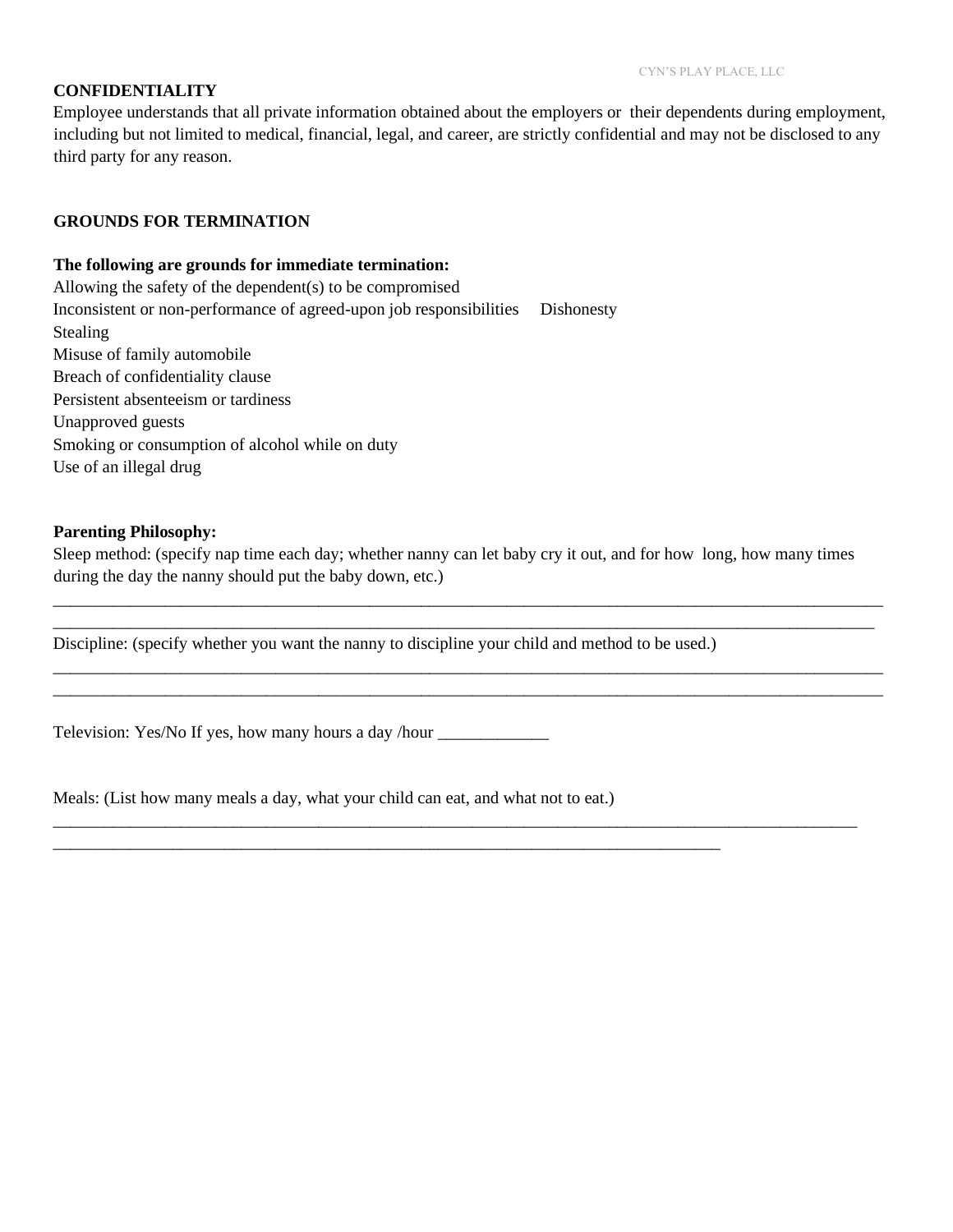Hygiene: (List specific rules: for example, nanny must wash hands before and after diapering, etc.)

\_\_\_\_\_\_\_\_\_\_\_\_\_\_\_\_\_\_\_\_\_\_\_\_\_\_\_\_\_\_\_\_\_\_\_\_\_\_\_\_\_\_\_\_\_\_\_\_\_\_\_\_\_\_\_\_\_\_\_\_\_\_\_\_\_\_\_\_\_\_\_\_\_\_\_\_\_\_

\_\_\_\_\_\_\_\_\_\_\_\_\_\_\_\_\_\_\_\_\_\_\_\_\_\_\_\_\_\_\_\_\_\_\_\_\_\_\_\_\_\_\_\_\_\_\_\_\_\_\_\_\_\_\_\_\_\_\_\_\_\_\_\_\_\_\_\_\_\_\_\_\_\_\_\_\_\_

Safety: (Specify areas in your house and outside where your child/children is not allowed, and other safety rules to be enforced)

Authorization to release child: (List anyone who can visit or pick up your child during the day, for example, grandparents, your sister, etc.)

\_\_\_\_\_\_\_\_\_\_\_\_\_\_\_\_\_\_\_\_\_\_\_\_\_\_\_\_\_\_\_\_\_\_\_\_\_\_\_\_\_\_\_\_\_\_\_\_\_\_\_\_\_\_\_\_\_\_\_\_\_\_\_\_\_\_\_\_\_\_\_\_\_\_\_\_\_\_\_\_\_\_\_\_\_\_\_\_\_\_\_\_\_\_\_\_\_

\_\_\_\_\_\_\_\_\_\_\_\_\_\_\_\_\_\_\_\_\_\_\_\_\_\_\_\_\_\_\_\_\_\_\_\_\_\_\_\_\_\_\_\_\_\_\_\_\_\_\_\_\_\_\_\_\_\_\_\_\_\_\_\_\_\_\_\_\_\_\_\_\_\_\_\_\_\_\_\_\_\_\_\_\_\_\_\_\_\_\_\_

\_\_\_\_\_\_\_\_\_\_\_\_\_\_\_\_\_\_\_\_\_\_\_\_\_\_\_\_\_\_\_\_\_\_\_\_\_\_\_\_\_\_\_\_\_\_\_\_\_\_\_\_\_\_\_\_\_\_\_\_\_\_\_\_\_\_\_\_\_\_\_\_\_\_\_\_\_\_\_\_\_\_\_\_\_\_\_\_\_\_\_\_\_

\_\_\_\_\_\_\_\_\_\_\_\_\_\_\_\_\_\_\_\_\_\_\_\_\_\_\_\_\_\_\_\_\_\_\_\_\_\_\_\_\_\_\_\_\_\_\_\_\_\_\_\_\_\_\_\_\_\_\_\_\_\_\_\_\_\_\_\_\_\_\_\_\_\_\_\_\_\_\_\_\_\_\_\_\_\_\_\_\_\_\_\_\_\_\_\_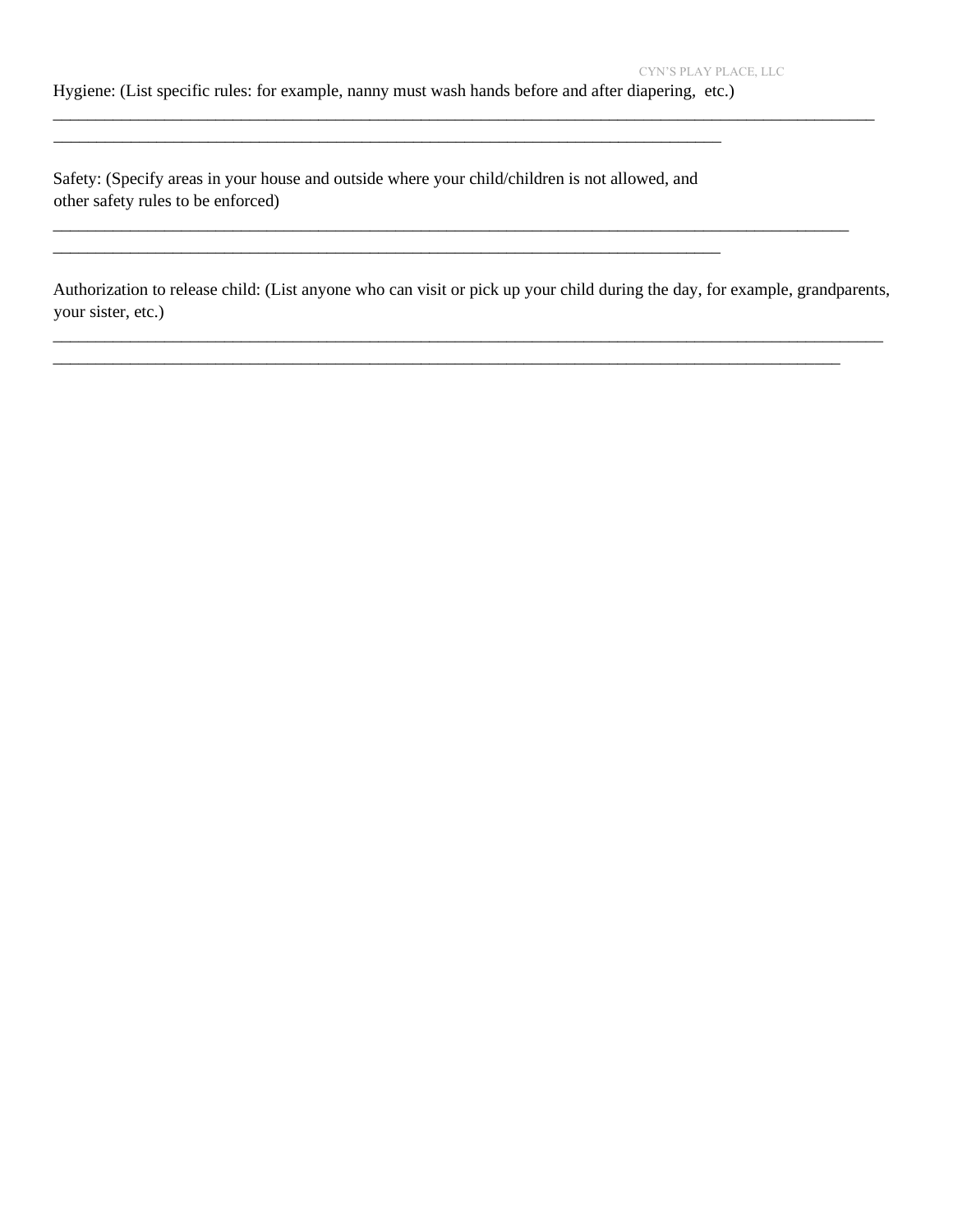## **Emergencies:**

If a medical emergency arises, the nanny should (list appropriate measures here). (Enclose a letter authorizing your nanny to take your child/children to the doctor or emergency room and seek medical care.) *Nanny must contact the parents immediately.* 

Mother's number \_\_\_\_\_\_\_\_\_\_\_\_\_\_\_\_\_\_

Father 's number \_\_\_\_\_\_\_\_\_\_\_\_\_\_\_\_\_\_\_

Grandparent's number \_\_\_\_\_\_\_\_\_\_\_\_\_\_\_\_\_\_\_\_\_\_\_\_\_\_\_\_\_\_\_\_

## **Reviews, Raises, and Grievance Procedures:**

It is encouraged for the employer to review the nanny every month. Cost-of-living raises will be given, **Circle one**: every (year/ years/depending on review).

If nanny has a grievance, she can (list appropriate measure here).

\_\_\_\_\_\_\_\_\_\_\_\_\_\_\_\_\_\_\_\_\_\_\_\_\_\_\_\_\_\_\_\_\_\_\_\_\_\_\_\_\_\_\_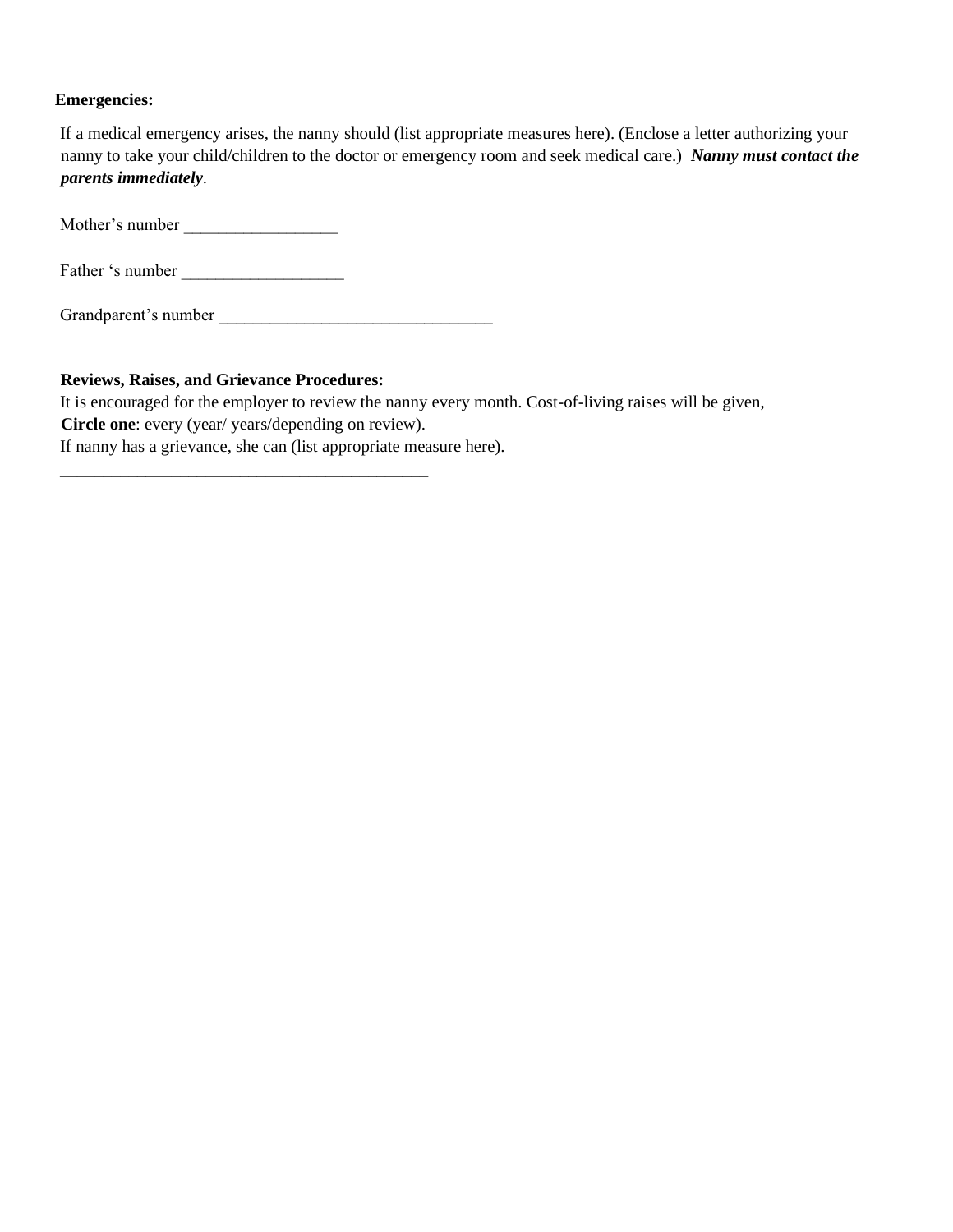## **Changes and Amendments:**

In the event of the birth of another child, nanny and employer must discuss first if nanny wishes to continue employment, or if she will receive more money for the care of the new baby, and how much.

\_\_\_\_\_\_\_\_\_\_\_\_\_\_\_\_\_\_\_\_\_\_\_\_\_\_\_\_\_\_\_\_\_\_\_\_\_\_\_\_\_\_\_\_\_\_\_\_\_\_\_\_\_\_\_\_\_\_\_\_\_\_\_\_\_\_\_\_\_\_\_\_\_\_\_\_\_\_\_\_\_\_\_\_\_\_ \_\_\_\_\_\_\_\_\_\_\_\_\_\_\_\_\_\_\_\_\_\_\_\_\_\_\_\_\_\_\_\_\_\_\_\_\_\_\_\_\_\_\_\_\_\_\_\_\_\_\_\_\_\_\_\_\_\_\_\_\_\_\_\_\_\_\_\_\_\_\_\_\_\_\_\_\_\_\_\_\_\_\_\_\_\_

Contract can be changed or amended if both parties agree: Yes/No

## **Additional Information**